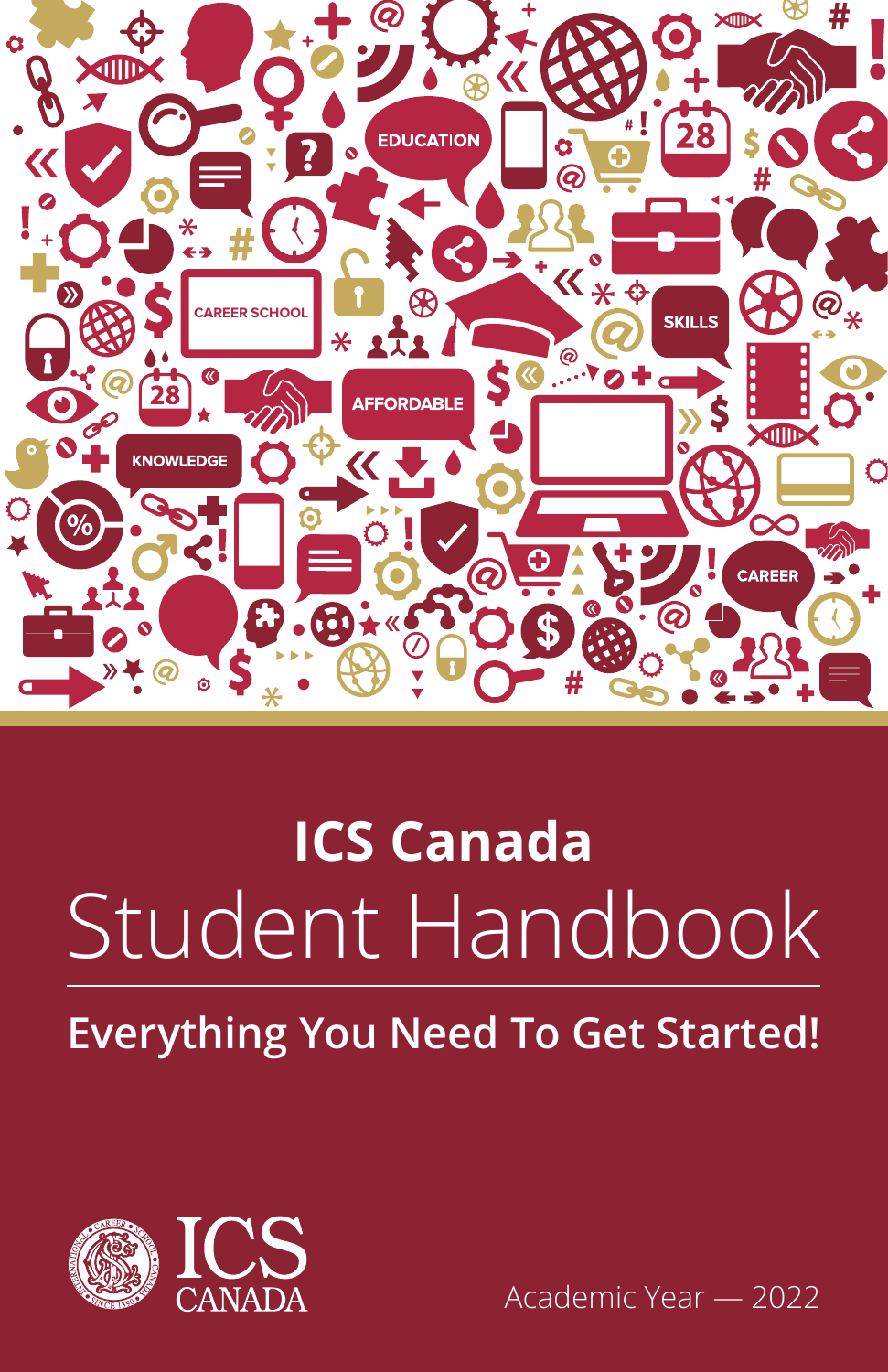# **Table of Contents**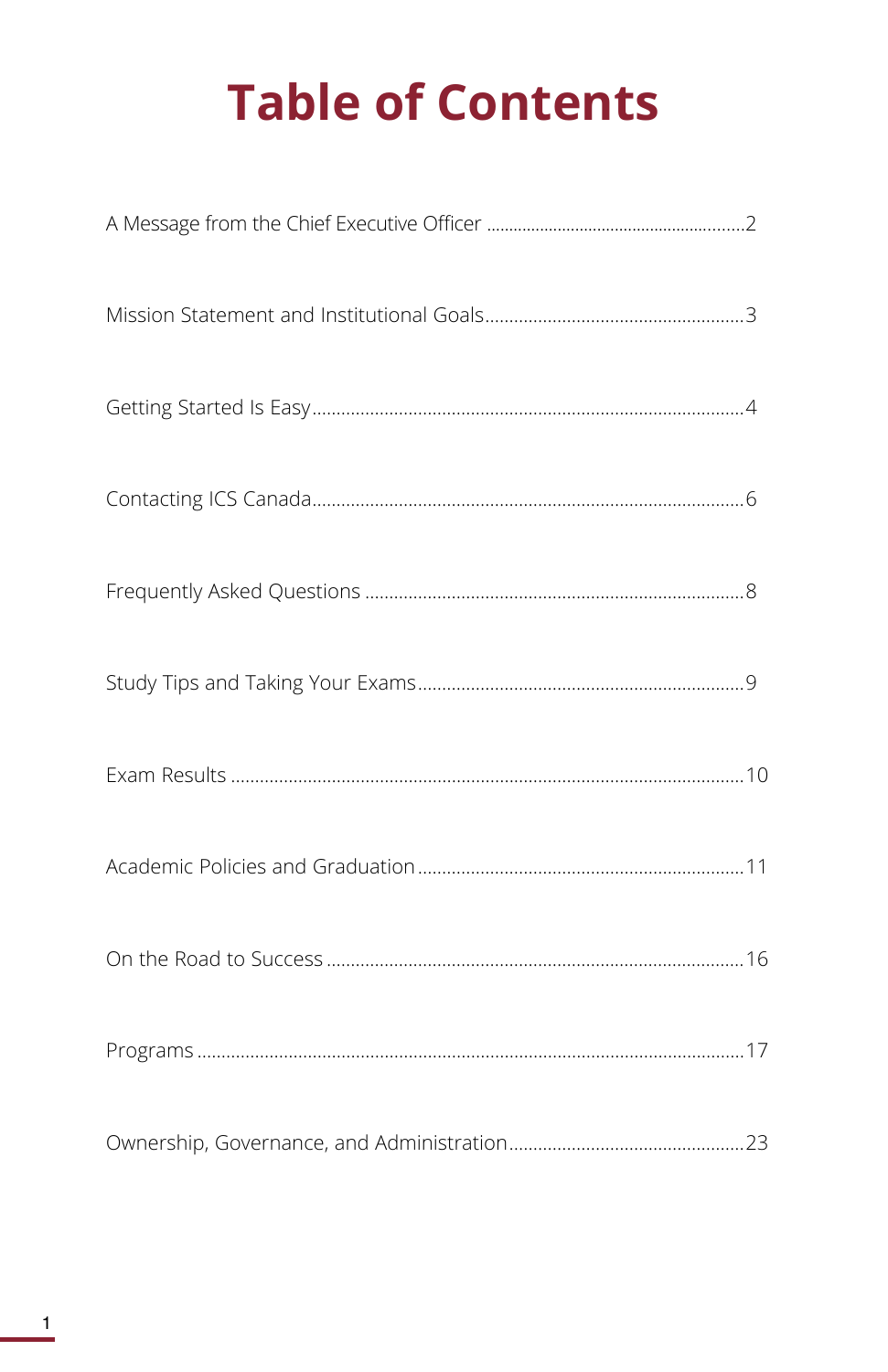# A Message From the Chief Executive Officer



Dear Future Graduate,

Congratulations on your decision to enrol with ICS Canada. You have taken an important first step toward success, and I am proud to welcome you to our student body.

This Student Handbook features general information about your ICS Canada experience, from how to contact ICS Canada to details on achieving your goal of a Career Diploma. You'll find many interesting facts in this book - but all you need to get started can be found on pages 4 - 5. This section details everything that's included in your first online lessons and how to begin your first lessons.

I wish you the best of luck with your studies, and look forward to awarding you your Career Diploma!

**Misty Frost**

Chief Executive Officer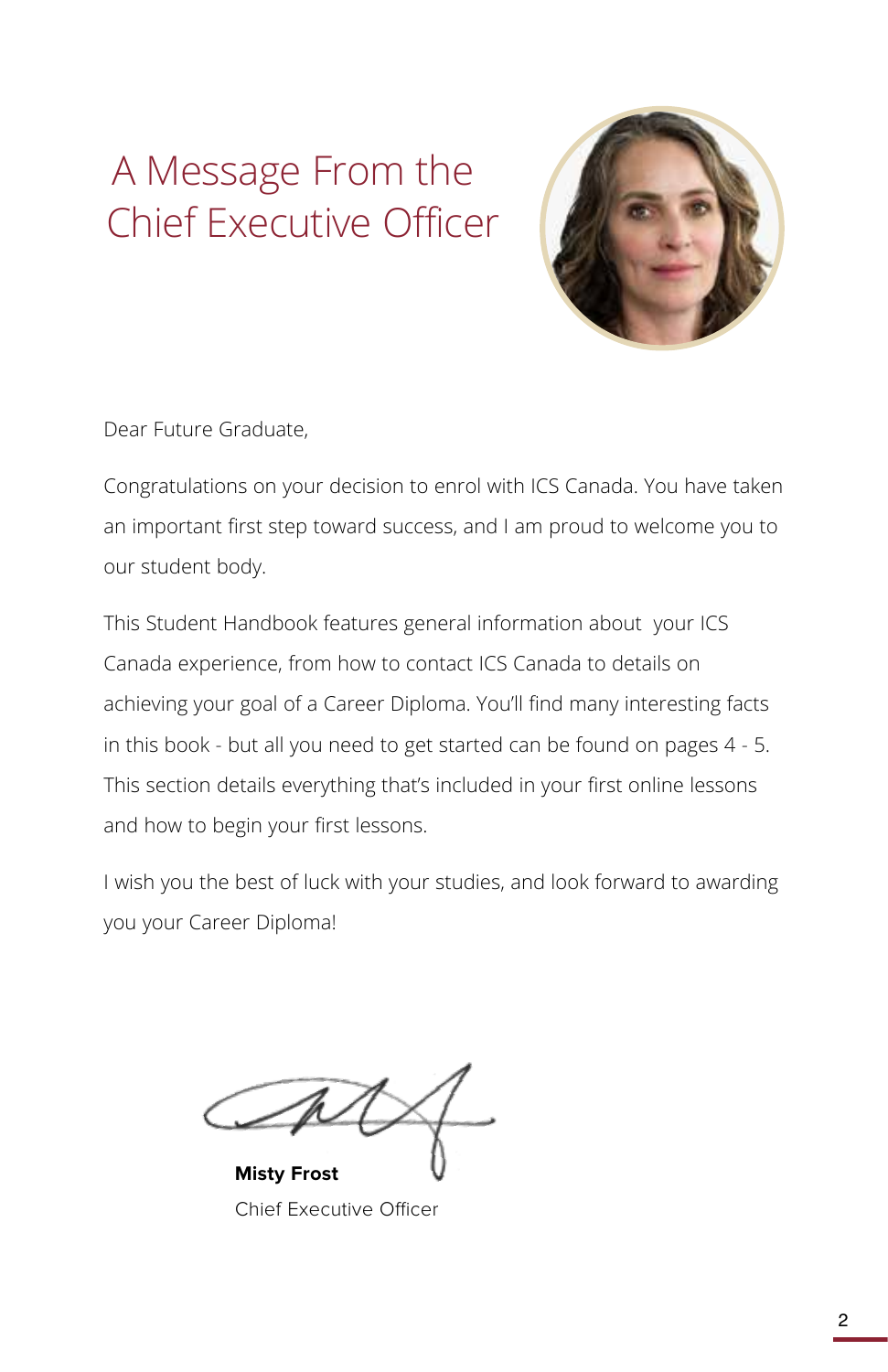# Mission Statement

ICS Canada's mission is to enhance the lives of our students and clients through the acquisition of knowledge, skills, and credentials that will allow them to achieve their goals by advancing in their chosen field, starting a new career, or pursuing lifelong learning.

### **ICS Canada Institutional Goals**

- Provide educational programs that enable self-motivated, independent learners to acquire core competencies in their chosen technical and professional fields
- Employ contemporary learning strategies based on academic standards of good practice in distance education
- Develop and maintain systems that optimize student opportunities for broadly participative, interactive learning
- Establish and communicate high standards of academic performance for students and the institution
- Assess student learning and institutional effectiveness systematically in order to improve student performance
- Provide an extensive suite of student support services based on student needs and interests
- Conduct fiscally responsible planning that balances the institution's commitment to academic excellence with its concern for profitable financial performance

The mission is supported by an admissions policy that allows students with appropriate prior education to enrol in programs without regard to race, religion, gender, age,\* colour, national origin, or physical disability. The school regularly assesses fulfillment of its mission and achievement of its institutional goals through ongoing studies of student learning, measurement of student satisfaction, and evaluation of career outcomes of graduates.

\* Prospective students must meet the minimum age requirement for admission into ICS Canada programs.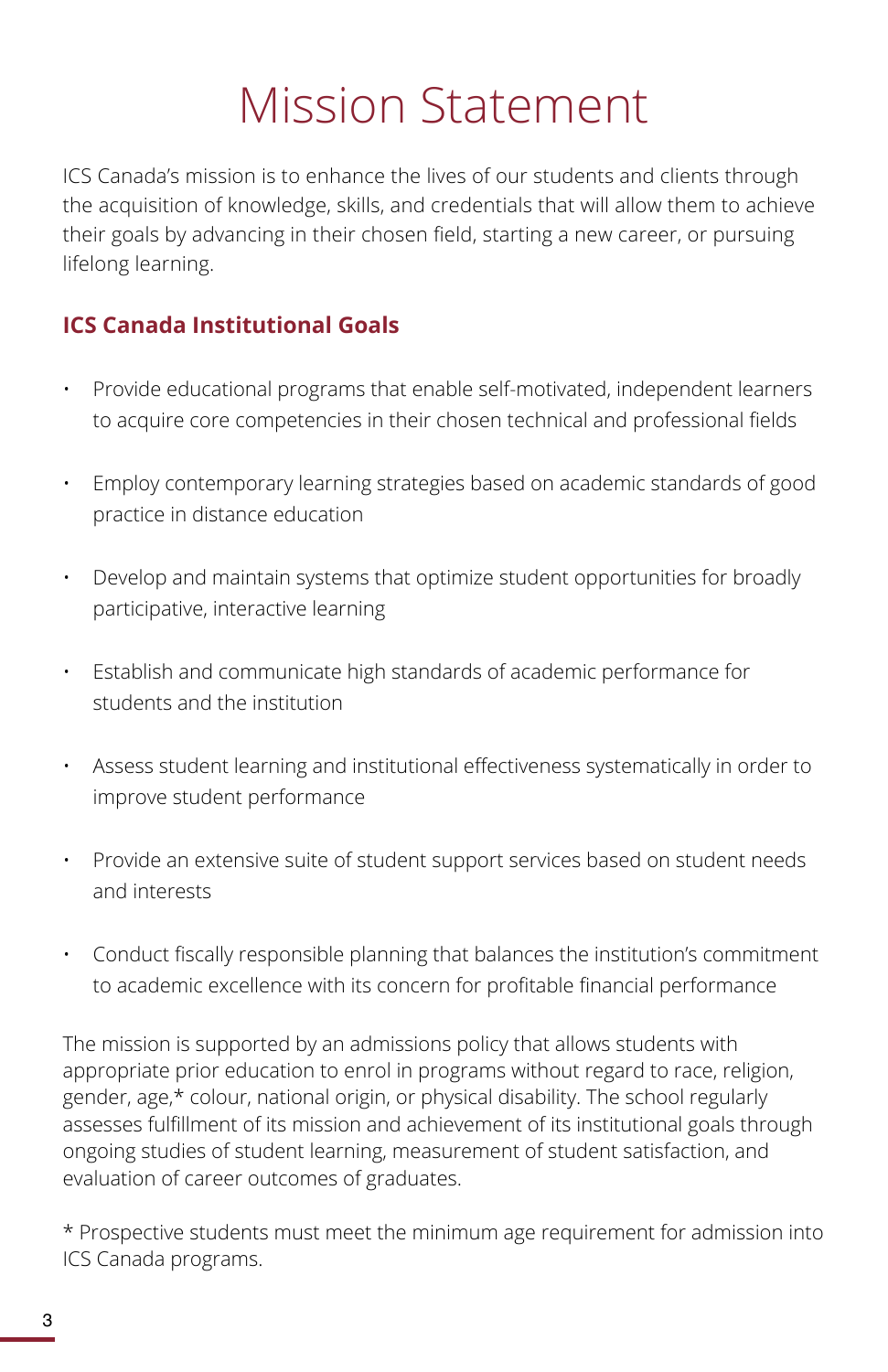# Getting Started Is Easy

Getting started takes only a few minutes. First, let's look at what you receive in your online materials. There are study materials and the program outline are on the "Programs & Courses" tab. The student handbook and the Taking Exams video are on the **"Forms & Resources"** tab:



## **Your Student Handbook**

Special information on the ICS experience.



## **Program Outline**

The information you will learn in your program and the order in which you will learn it.



### **Your Lesson Materials** All you need to get started



## **A Special Offer for You**  Earn \$50 cash for every student you recommend to us! (Up to \$100/year).



## **Online Exam Instructions** Details on submitting your exams online.

If you have not chosen our convenient, automatic payment method, your coupon book will be mailed separately. Also, if you need to contact ICS in regard to your program, please go through **"Help & Support"** on your portal or by calling ICS at **1.888.427.1000**.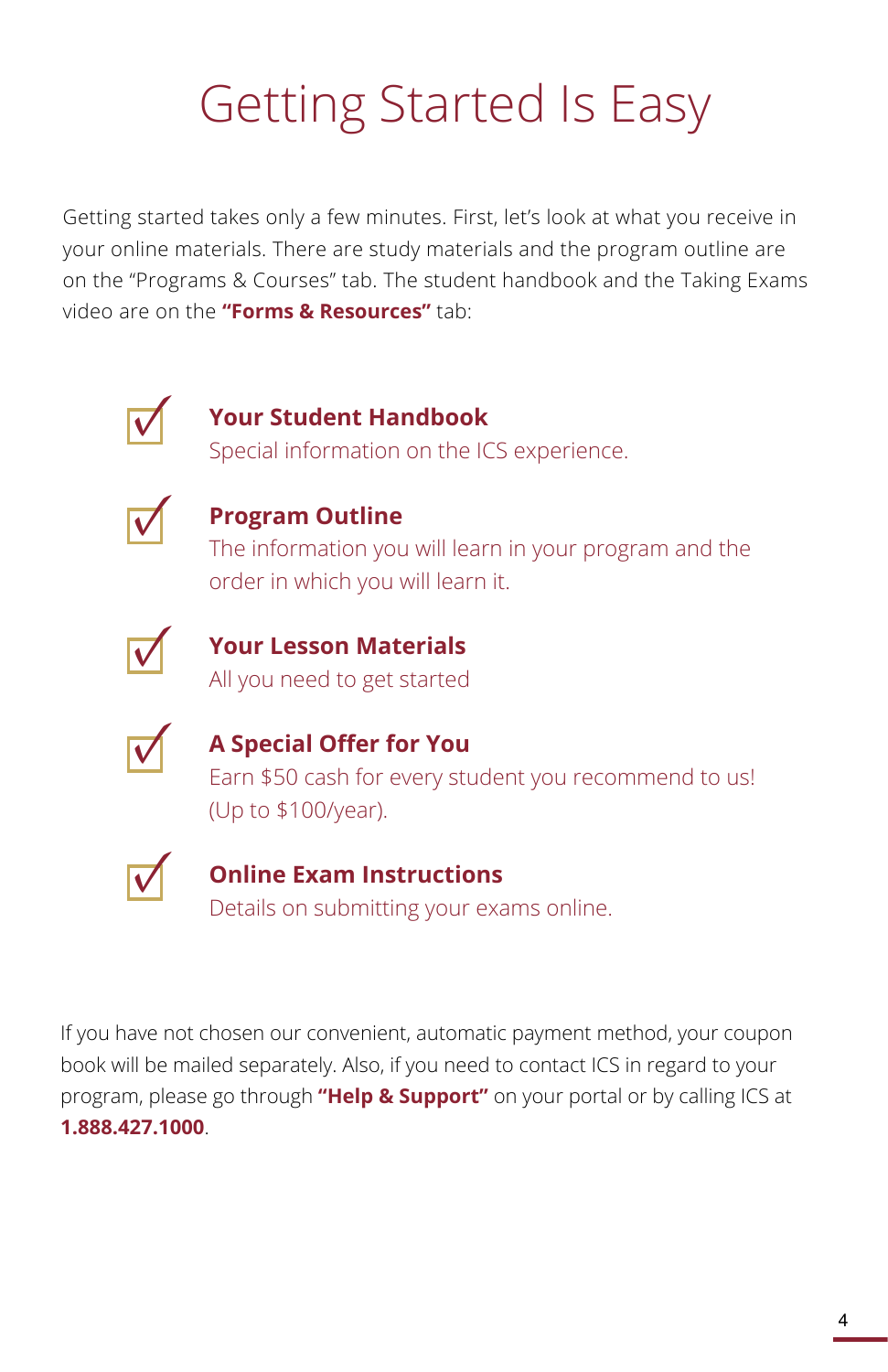# Follow the four simple steps below and you will be on your way!



### **YOUR STUDENT ID CARD**

It's part of the Welcome Letter you receive in the mail. You'll find your student number on your ID card, which you need to have available whenever you contact ICS Canada



### **REFER TO YOUR PROGRAM OUTLINE**

Your Program Outline lists all of your lessons and the order in which you should study them. Look on your Program Outline to determine which of your lesson books is Study Unit 1.



### **READ STUDY UNIT 1 THOROUGHLY**

Make sure to use the self-tests in your lessons to help you prepare for your first "open-book" exam. If you have any questions about your lessons, call or email your instructors.



### **TAKE YOUR FIRST EXAM**

When you feel prepared, your first exam will be available for you online. Click on the **"Take Exam"** button next to the lesson. Once you have completed the exam, click on the **"Submit"** button.

# That's all there is to it.

The rest of this book contains useful information on contacting ICS Canada, taking exams, and answers to other questions you might have. You should review the information to gain the most from your ICS Canada experience.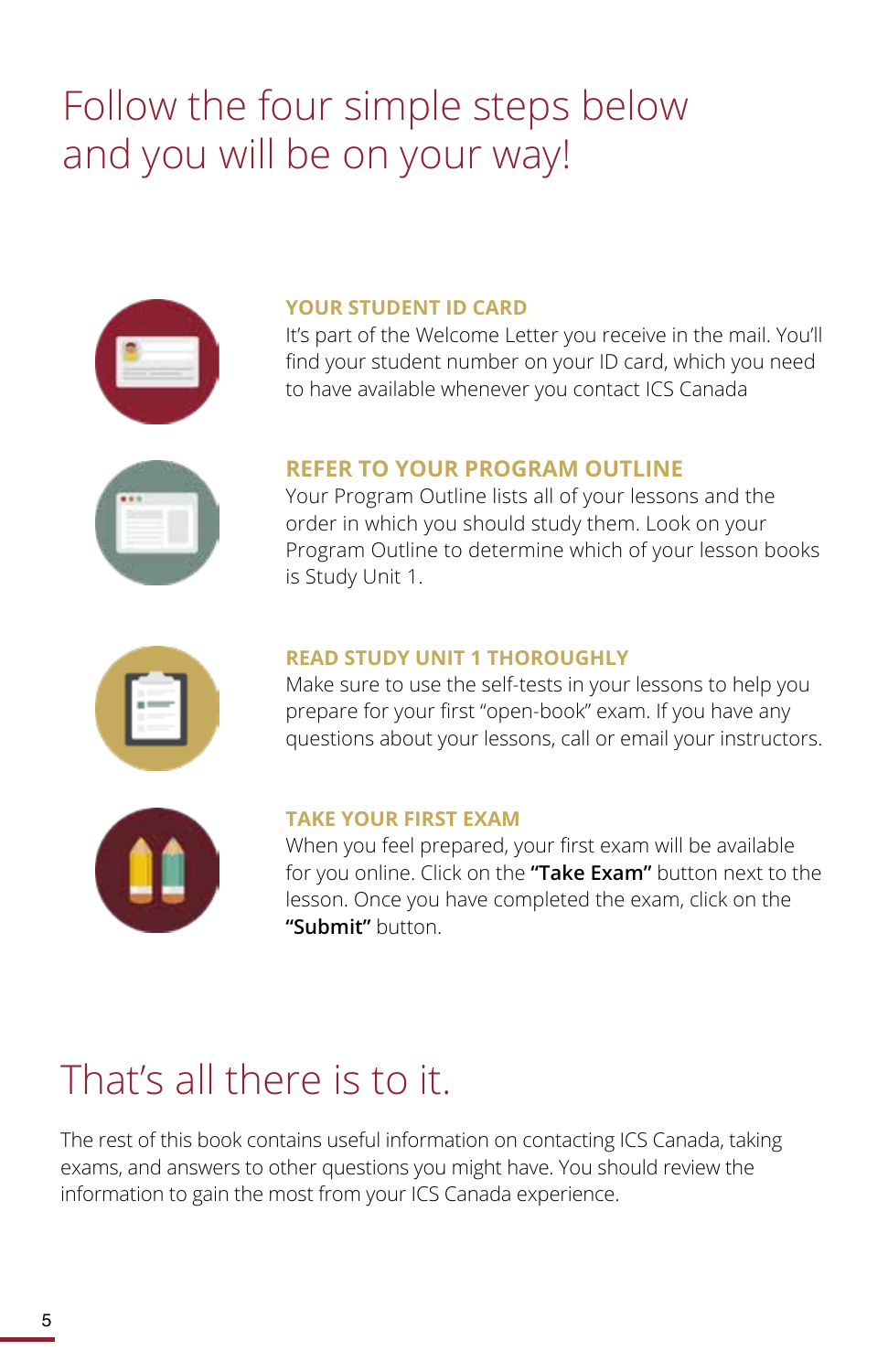# Contacting ICS Canada

At ICS Canada, your success is important to us. That's why we've made it easy for you to contact us whenever you have questions or problems.



### **On the Web**

Visit **http://www.ICSLearn.ca** for easy access to your student records, exams, assistance, and more. Take advantage of the comprehensive Questions and Answers section, compiled from years of student service excellence. The ICS Canada student website is your one-stop solution to any questions you might have.



### **Over the Phone**

If you have a question that we can't address through the website or email, you can contact our toll-free Student Support Line, **1.888.427.1000**. The Student Service Center is available Monday through Friday from 9:00 a.m. to 6:00 p.m. ET.

**Example 18**<br> **They provide example** *"ICS Canada offers great programs to learn and educate yourself. They provide excellent service when needed."*

*- D. Cook, Small Engine Repair*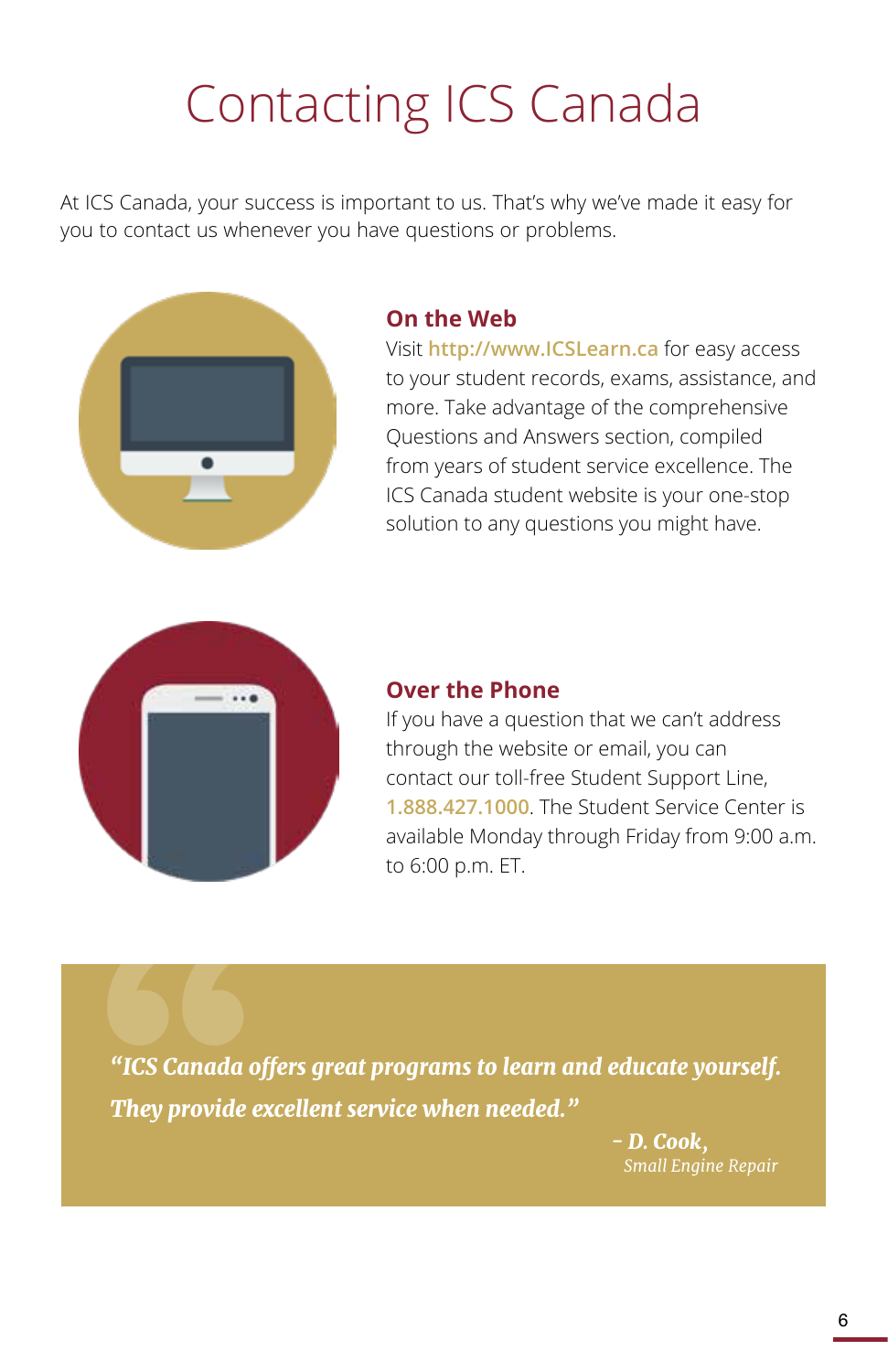# ICS Canada On the Web

The ICS Canada website features information on the school and details on every program we offer, as well as links to other educational resources. From our website, you can view your student record, take exams, email your instructor, and more. Visit our site at **www.ICSLearn.ca.\***

# Get your education quickly and conveniently through the ease of online learning.

- Ease and convenience at **www.ICSLearn.ca** your home for 24-hour-a-day student services. With a few clicks of your mouse, you are in control of your education! Be sure to visit the enhanced Frequently Asked Questions (FAQs) section for helpful information.
- Access program material, grade and shipment records, and account information, all online. Download study guides to keep as references. Make payments the easy way or quickly access tuition information.
- Support from your instructors, and from Student CARE, is available via email at your convenience.
- Exams are taken and submitted online.

# Admissions Policy

### **Entrance Requirements**

ICS Canada has an open admissions policy. For enrolment in most ICS Canada programs, the minimal educational requirement is eight years of formal schooling. ICS Canada is an equal opportunity educator and admits applicants without regard to race, religion, colour, sex, national origin, or physical ability. It is the ICS Canada policy, however, to refuse enrolment of a minor still attending a recognized elementary or secondary school. You will need high-speed internet access to begin your program. In addition, you will need access to a Microsoft® Windows® based computer running Windows® 10 or later or an Apple<sup>®</sup> Mac<sup>®</sup> computer running macOS<sup>®</sup> or later, and an email account, to complete your program with ICS Canada. Some programs have additional minimum computer requirements which should be verified before enrolling. Please visit https://www.icslearn. ca/-/media/files/canada/pdf/computerspecs/20191202.pdf to view program specific technology requirements.

## **High School**

To enrol in ICS Canada High School, students must have completed the 8th grade.

### **Career Diploma and Certificate Programs**

Some of our career diploma programs and online certificate programs require that students have a High School Diploma before they can enroll. Please visit [https://www.icslearn.ca/-/](https://www.icslearn.ca/-/media/files/canada/pdf/ics-age-requirements.pdf?la=en&hash=DD2F5EE8ED535712A61D505FCB5578228A94EF4E) [media/files/canada/pdf/ics-age-requirements.pdf?la=en&hash=DD2F5EE8ED535712A61D50](https://www.icslearn.ca/-/media/files/canada/pdf/ics-age-requirements.pdf?la=en&hash=DD2F5EE8ED535712A61D505FCB5578228A94EF4E) **SFCB5578228A94EF4E** for program specific age and education requirements.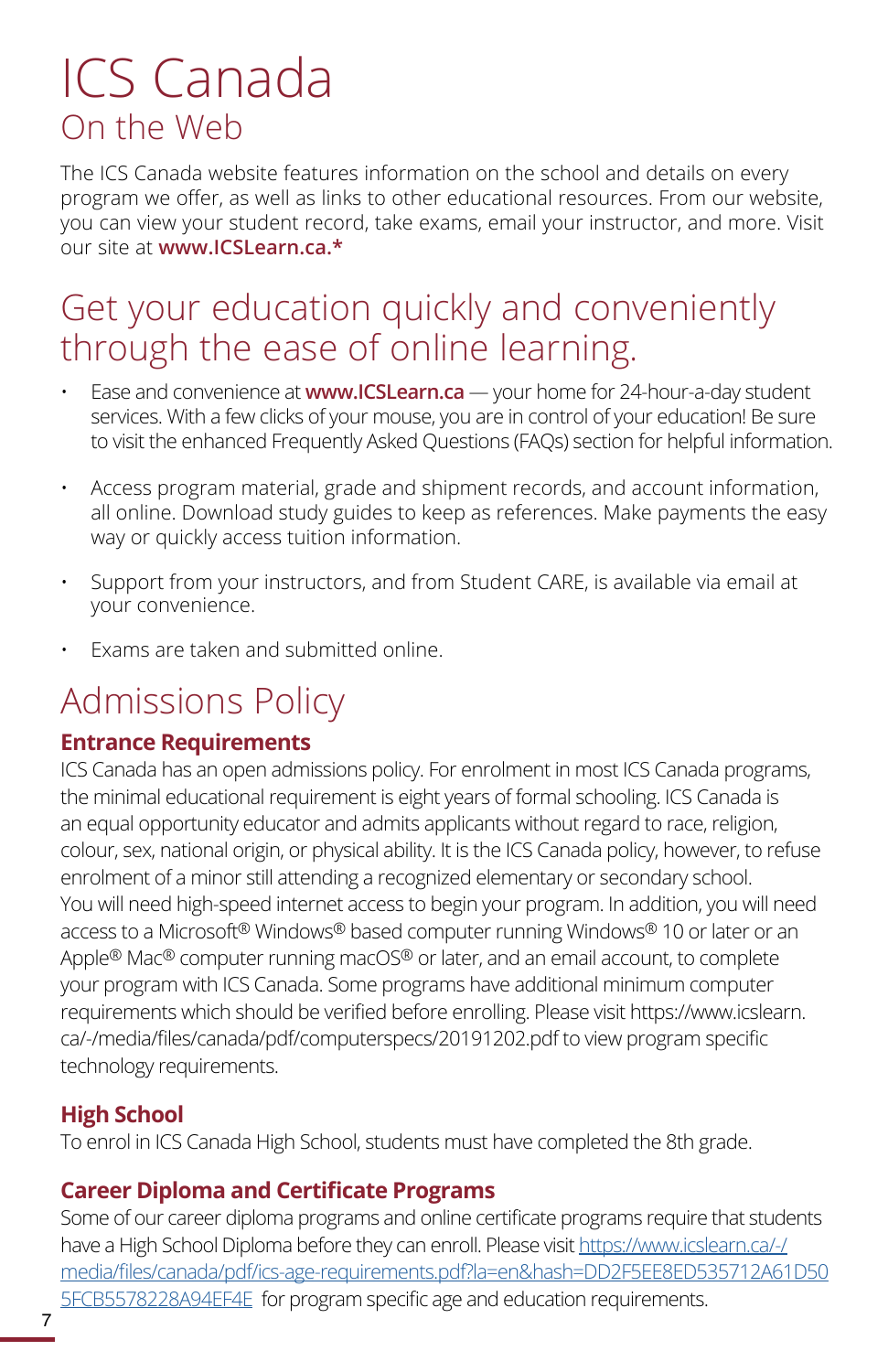# Frequently Asked Questions

### **Q. Where can I find my student number?**

**A.** The number is on your Student ID Card which you received with your Welcome Letter.

### **Q. How do I submit exams?**

**A.** Exams are submitted by logging onto your portal via the website www.ICSLearn.ca. You can complete your exams and receive feedback from your portal.

### **Q. What if I change my address?**

**A.** The easiest way to change your address is through Account Preferences on your student portal. Click the Avatar icon in the upper right-hand corner of your student portal, click "Account Preferences", then click the Settings tab so that you can you can change your primary email address on file. You can also advise ICS of an address change by mail or by phone at 1-888-427-1000.

### **Q. How do I make payments?**

**A.** Payments may be made at a any branch of the Royal Bank of Canada or by mail. ICS accepts payment by cheque, money order or credit card ( Visa, MasterCard and AMEX). Send your payment and the appropriate stub from your payment coupon book to:

### *ICS Canada 610-245 Victoria Avenue Westmount, QC H3Z 2M6*

Please be sure to include your student number on all payment materials. Allow one week for your account to be updated.

### **Q. How long will it take me to complete my program & receive my Career Diploma?**

**A.** Completion times vary, depending on the program in which you are enrolled. Programs can be completed in a year or less depending on the time you have to devote to your studies. If it seems that you will need additional time to complete your program, you may contact ICS and request an extension. Your Enrolment Agreement specifies the completion time for your program.

### **Q. Are there any additional fees?**

**A.** The following fees are charged, if applicable: additional six-month extension fee of \$95.00; administrative fee of \$60.00;

Shipping and handling fees, \$39.00. Your Enrollment Agreement lists these fees.

### **Q. What is your cancellation policy?**

**A.** The cancellation policy is provided in detail on page 14 and on the Enrollment Agreement you signed. A copy of your Enrollment Agreement will be returned to you after your application is approved.

### **Q. Can I earn credit for previous coursework completed?**

**A.** ICS Canada does evaluate prior academic learning, for transfer credit, in most of its programs.

### **Q. Will work completed at ICS Canada transfer to another school?**

**A.** Work completed in ICS Canada programs may not transfer to other learning institutions. Students planning to continue their education with another schools after earning a diploma from ICS Canada should check with that school regarding transfer policies.

### **Q. Is ICS Canada accredited?**

**A.** Yes. ICS Canada is accredited by the Distance Education Accrediting Commission (DEAC). The DEAC is listed by the U.S. Department of Education as a recognized accrediting agency and is recognized by the Council for Higher Education Accreditation (CHEA). The DEAC can be reached at: 1101 17th Street NW, Suite 808; Washington, D.C. 20036. Telephone: 202.234.5100; E-Mail: info@deac.org

IACET CEUs are issued by Penn Foster Career School. Penn Foster Career School is the parent company of ICS Canada. Penn Foster Career School has been approved as an Authorized Provider by the International Accreditors for Continuing Education and Training (IACET), 1760 Old Meadow Road, Suite 500, McLean, VA 22102. In obtaining this approval, Penn Foster Career School has demonstrated that it complies with the ANSI/IACET Standard which is widely recognized as the standard of good practice internationally. As a result of their Authorized Provider membership status, Penn Foster Career School is authorized to offer IACET CEUs for its programs that qualify under the ANSI/IACET Standard.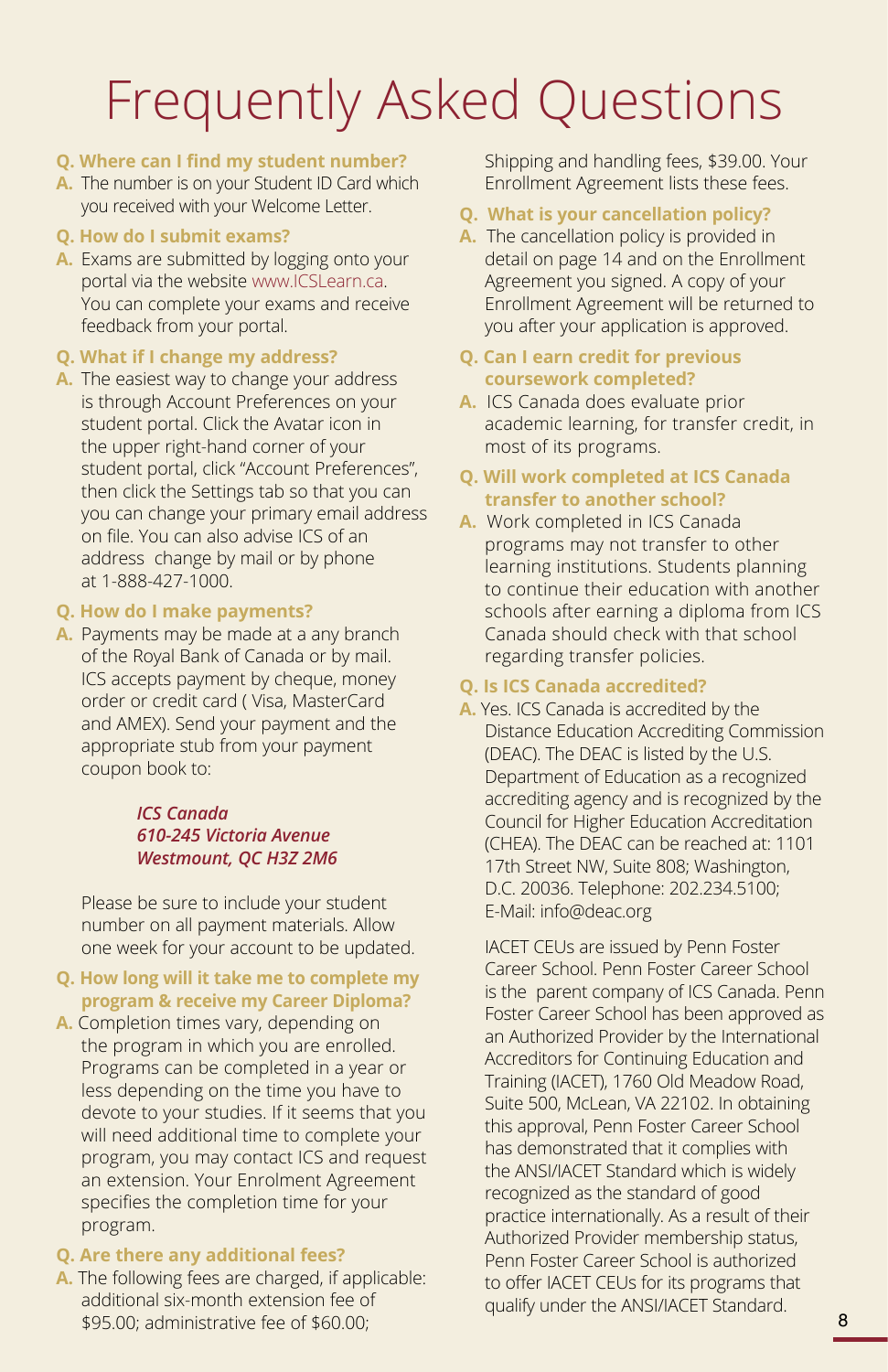# Study Tips & Taking Your Exams

Each of your study units features an exam, which you complete and submit to ICS Canada for grading. Study units also feature helpful self-tests you can use to determine how well you understand the new concepts you have learned. Remember that future lessons are made available when you submit exams, so avoid delays in your training by submitting them promptly.

### **SUGGESTIONS FOR MORE EFFECTIVE STUDYING**

- Set up a special place in your home to do your studying and keep all your materials there, within easy reach.
- Schedule your study time. Make sure it doesn't conflict with other important activities.
- Frequent, brief study sessions are more effective than long, "cramming" marathons.
- Make sure to do all the self-test exercises in the study unit.

### **TIPS ON COMPLETING YOUR EXAMS**

When it comes time to take your exam, make sure you follow the directions carefully. If you don't understand what you are supposed to do, don't hesitate to call ICS Canada and ask for help.

### **SUBMITTING YOUR EXAMS**

You must submit all exams online using the ICS Canada exam system that you access from your Student Portal.

To access an exam, click on Take Exam next to the appropriate lesson title. If the exam involves an essay or a writing assignment, you'll be asked to attach a file of the assignment to submit it to the school.

Read each question carefully before you choose your answer. If you're unsure of an answer, you can mark the question for review by clicking a button to the right of the question. Before you submit the exam, you'll be able to see a summary of all of your answers and make changes if you so desire.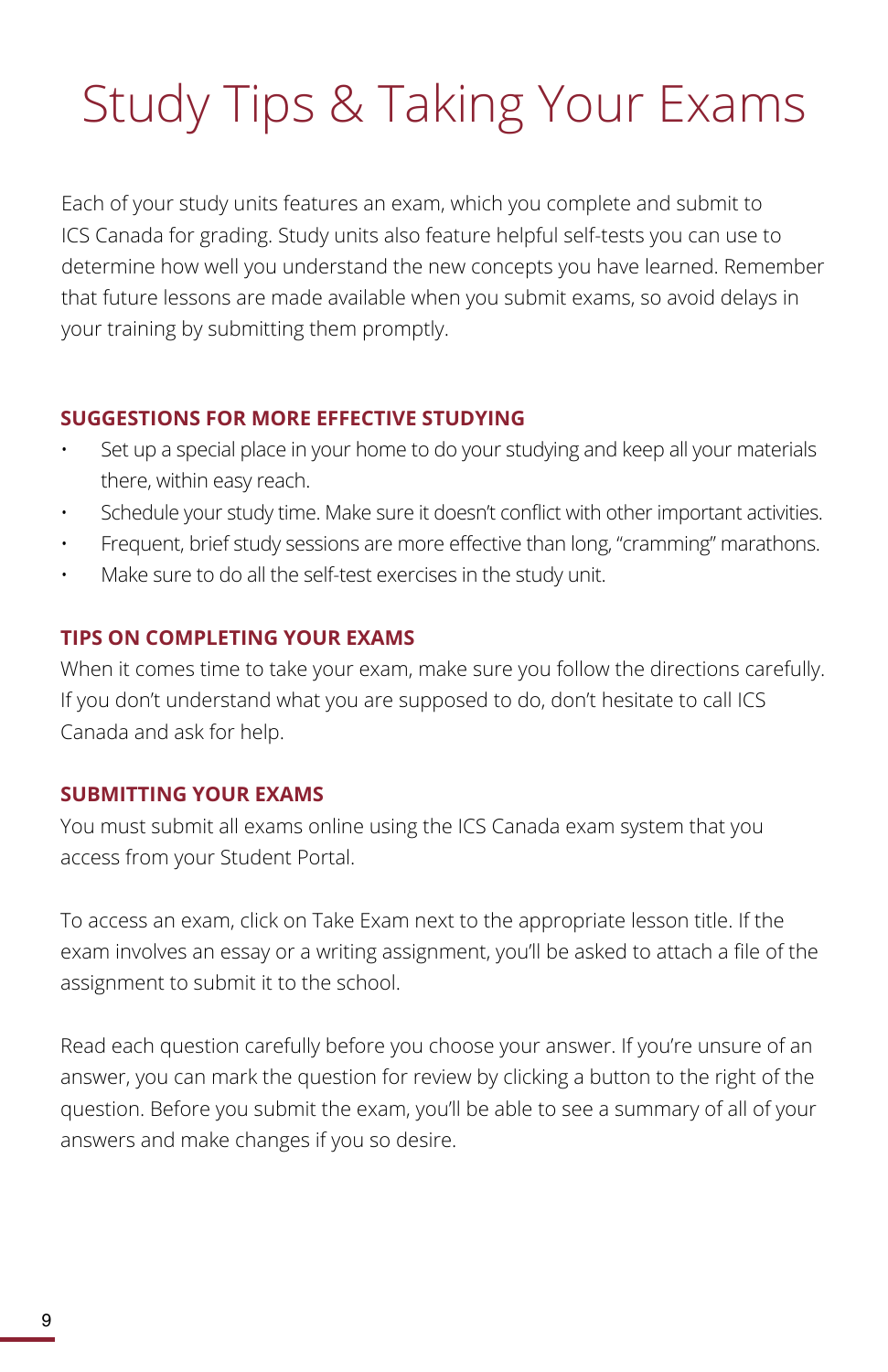### **EXAM RESULTS**

Students must access their ICS Canada student portal to get evaluations as well as receive feedback. The evaluations will tell students which answers (if any) were incorrect. If students have a question or problem with the exam evaluation, they should contact the school immediately.

| Exams Taken<br>between May 21,<br>2013 and December<br>14, 2016  | Students may retake the exam whether their score was passing or<br>failing on the first attempt. The retake must be submitted within<br>30 days of the initial submission, or the first attempt will become<br>the final grade. Students earn the higher of the two grades.                                                                                                                                                                 |
|------------------------------------------------------------------|---------------------------------------------------------------------------------------------------------------------------------------------------------------------------------------------------------------------------------------------------------------------------------------------------------------------------------------------------------------------------------------------------------------------------------------------|
| Exams taken between<br>December 15, 2016<br>and October 18, 2017 | Students earning a passing score on the first attempt are not<br>eligible for a retake. If the first attempt score is failing (below 65%),<br>students have the option to retake the exam.* (See below). The<br>highest score a student can earn on a retake exam is 65%. If a<br>student scores below 65% on the retake exam, the student will<br>earn the higher of the two scores.* (See below).                                         |
| Exams taken starting<br>October 19, 2017                         | Students are given two chances to pass each exam. An exam may<br>be retaken as soon as the first attempt has been graded; there is<br>no waiting period. Regardless of whether the first attempt resulted<br>in a passing or failing grade, students are given one opportunity to<br>retake the exam and earn the higher of the two scores. This policy<br>is effective for all open exams on a student's record as of October<br>19, 2017. |

### **Multiple choice Exam Retake Policies**

Students are presented with a new exam for the retake and must submit the ENTIRE retake online. The retake must be submitted within 30 days of the initial submission, or the first attempt will become the final grade.

For all other exams (subjective, non-multiple choice exams), retakes are required for a failed first attempt, and not offered if the exam was passed. The highest score a student can earn on a retake exam is 65%. The retake grade becomes the final grade. Each program may contain one or more practical exercises, projects, or externships that must be successfully completed in order to meet the requirements for graduation. Some of these may be graded on a pass/fail basis.

Previous exam policies will cease as of October 19, 2017, and the above policies will apply to all exams submitted on and after this date.

### **The ICS Grading System:**

Each of the exams you submit will be graded on the following scale:

| <b>Lesson Grade</b><br>(Percentage) | Letter<br><b>Equivalent</b> | Rating           |  | <b>Lesson Grade</b><br>(Percentage) | Letter<br><b>Equivalent</b> | Rating           |  |
|-------------------------------------|-----------------------------|------------------|--|-------------------------------------|-----------------------------|------------------|--|
| 92-100                              | A                           | <b>Excellent</b> |  | 90-100                              | A                           | <b>Excellent</b> |  |
| 81-91                               | в                           | Good             |  | 80-89                               | B                           | Good             |  |
| 75-80                               | c                           | <b>Average</b>   |  | 70-79                               | c                           | Average          |  |
| 70-74                               | D                           | <b>Passing</b>   |  | 65-69                               | D                           | <b>Passing</b>   |  |
| Below 70                            | F                           | <b>Failing</b>   |  | Below 65                            | F                           | <b>Failing</b>   |  |
|                                     |                             |                  |  |                                     |                             |                  |  |

**(Effective to April 30, 2012)** An overall course grade of 70%,

**(Effective May 1, 2012)** An overall course grade of 65%,

or above is required to graduate.

or above is required to graduate.

\* The passing grade for the Aircraft Mechanics program is 70%. The highest score that an Aircraft Mechanics student can earn on a retake exam is 70%. If an Aircraft Mechanics student scores less than 70% on a retake exam the student will be contacted by the school.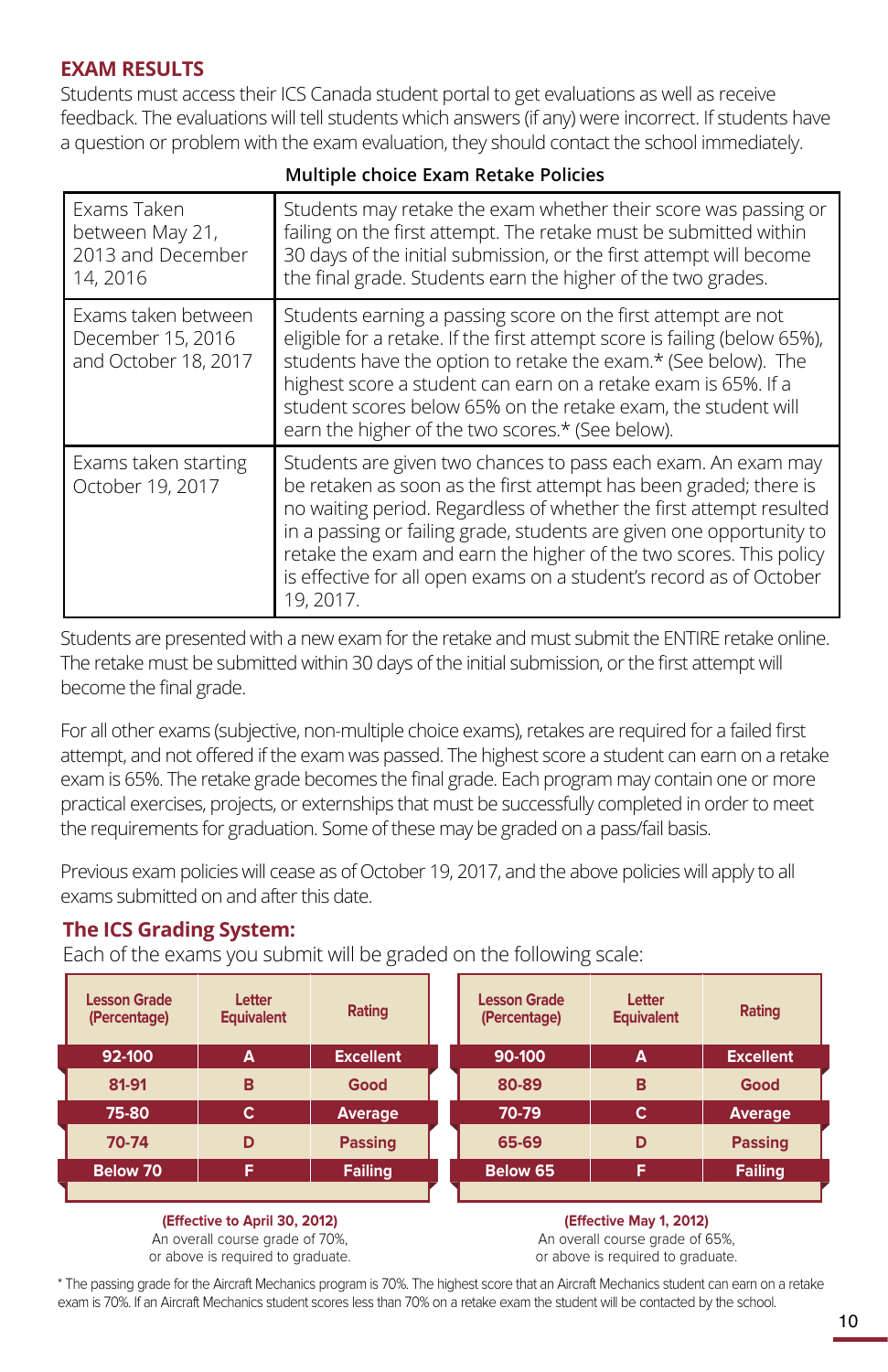# Academic Policies & Graduation

When you have successfully completed your program and your account is paid in full, you will achieve your goal - a Career Diploma.**\*** To be awarded your diploma/certificate, you must:

- *Have successfully completed all exams.*
- *Achieved an overall average of 70% (65% effective May 1, 2012) or above.*
- *Met all your financial obligations.***\*\***

*\* Students with a Grade Point Average of 92 or higher receive a diploma with highest honours.*

*\*\* All payments must clear before diploma will be issued.* 

### **Academic Review Board (ARB) Process**

The Academic Review Board (ARB) is tasked with reviewing student academic records and conduct to determine appropriate action in cases where the student has displayed poor academic performance and/or when a student has violated policies regarding Academic Integrity or Student Code of Conduct policies. The ARB has the full range of disciplinary decision authority up to and including cancellation/dismissal.

This is a standing committee, meeting as needed.

1. The ARB Request is submitted by a faculty member and forwarded to the ARB Chair. Other appropriate documentation/ verification of intervention measures, etc., should also be attached for review.

2. Each member reviews the student's record and indicates his/her decision recommending cancellation or retention.

3. A majority of the board members must agree to cancel the student.

4. If the ARB opts for cancellation, the ARB Chair will email an ARB cancellation letter, with appeal options included, to the student. 5. A warning letter will be emailed to the student in certain situations.

6. Decisions regarding financial liability are made by the Director, the Regulatory member, and Student Services Escalation Specialist. Financial resolution is generally a flat cancel; these decisions are made on a case-by-case basis.

7. The student has a period of 10 days from cancellation in which he or she can appeal the decision.

8. The student can appeal the ARB's final

decision on the student appeal through the grievance process outlined in the appropriate student handbook.

### **Advanced Standing**

A student who enrols in a standard program is expected to study all the subjects in that program or to provide satisfactory evidence of equivalent training. Advanced standing may be given for prior academic learning. Exemption from previously completed subjects can be granted by sending to ICS Canada an official transcript from the high school or college attended. Transcripts must be accompanied by the student's name, student number and address, and a statement of the purpose for which the material was sent. This material should be sent to the Advanced Standing Committee, ICS, 610-245 Victoria Avenue, Westmount, QC H3Z 2M6. Note: Students in the Aircraft Mechanics

program are not eligible for advanced standing exemptions because Transport Canada only accepts the program as a whole.

### **Academic Integrity**

Students whose work is generally unsatisfactory over a period of time are placed on academic probation. "Unsatisfactory" work is defined as three failing grades (incomplete examinations which have not been made up and/or failed make-up examinations). The Vice President of Education and Academic Dean may, however, decide not to place a student on probation if individual considerations justify continuance. Probation is essentially a serious warning which carries no penalties at the time. For removal from probationary status, a student must submit all make-up work and attain passing grades on three examinations, with no new failing grades since probation. If a student qualifies for academic reinstatement he/she may be cancelled or transferred to another program (with the student's consent), on the recommendation of the Director, Academic and Student Affairs.Students dismissed because of low academic standing or other reason will be entitled to a refund of tuition in accordance with the provisions of the Enrolment Agreement.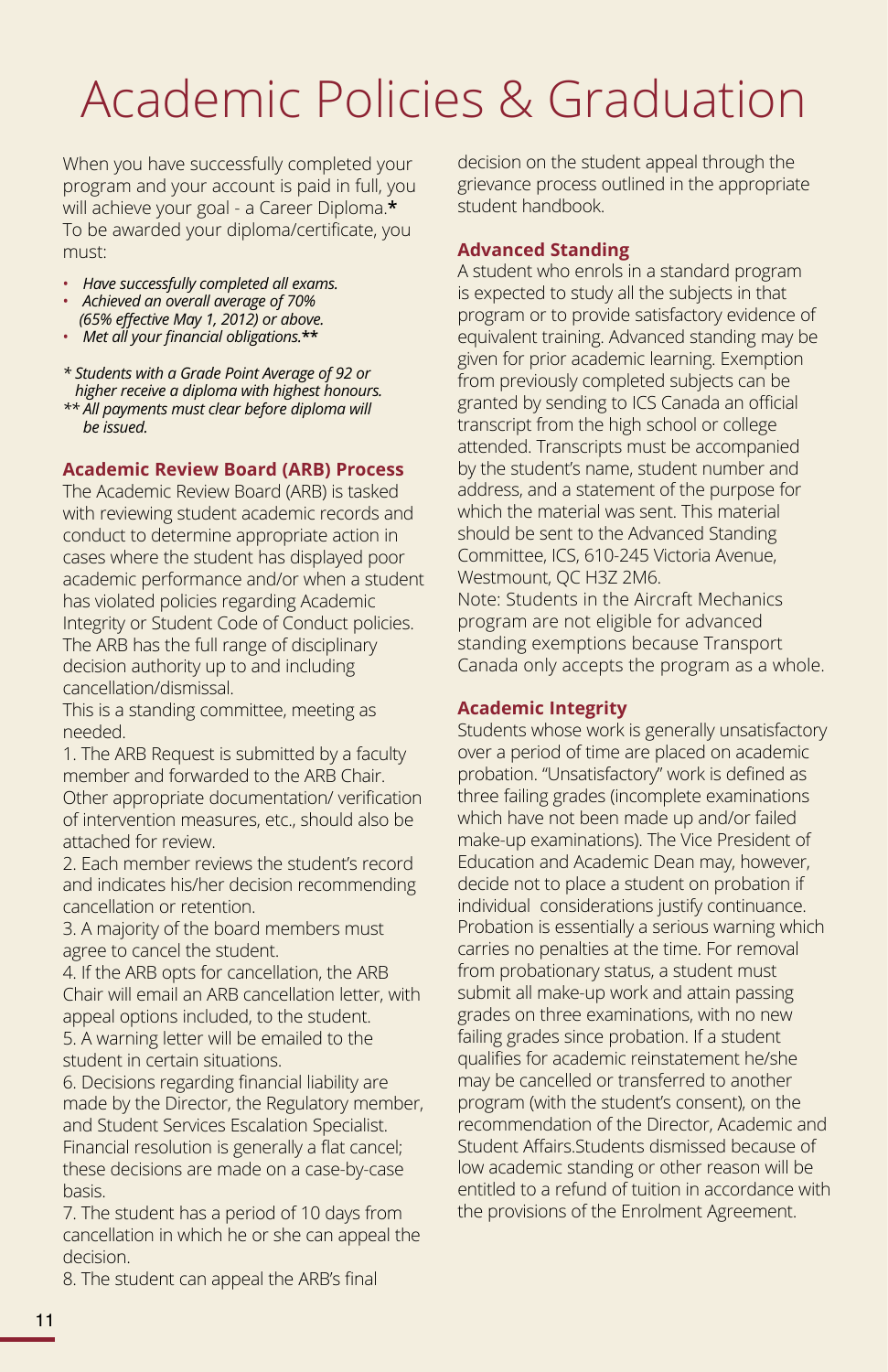### **Course Progression**

As an accredited educational institution, ICS Canada has a responsibility to the entire student body to ensure the value of an ICS Canada diploma is maintained. We must monitor student progression through the program and identify any irregular study patterns. If, after a review of a study record, ICS Canada feels an irregular study pattern exists, we reserve the right to inquire how you completed the coursework. If such an inquiry is initiated, you must provide a well written response. Your response will be reviewed by the members of the academic staff associated with your program, who will determine if any disciplinary action must be taken.

### **Academic Probation/Cancellation**

Learners who continually score below the passing average on exams may be placed on academic probation for a period of time during which grades will be closely monitored. Continued academic failure may result in the learner's record being submitted to the Academic Review Board. The Academic Review Board members will consider the academic progress of the learner and, with the approval of the Vice President of Education and Academic Dean, determine if cancellation is required. If cancelled, the learner will be notified in the mail, and the Refund Policy will be applied.

### **Student Identity Verification**

Student Identity Verification All new students are provided with a unique student number. This student number should not be shared with anyone else. In order to gain entry into the online learning management system and access study materials, students need to enter their student number and a unique password that restricts anyone else from accessing their student record. Sharing student numbers or passwords with any other individual is in violation of the honor code and can lead to disciplinary action.

### **Expectation**

All ICS Canada students are expected to conduct themselves with the highest academic and ethical standards. Failure to do so will result in disciplinary action.

### **Code of Conduct**

All ICS Canada students are expected to abide by all the standards and policies established by ICS Canada. Students will observe all rules on submitting work and taking examinations and will never turn in work that is not their own, or present another person's ideas as their own. Students will never ask for, receive, or give unauthorized help on graded assignments, quizzes, or examinations. Students behaving unethically or failing to abide by the school's Code of Conduct, will be subject to disciplinary action up to and including dismissal from ICS Canada.

### **Cheating**

Cheating can be defined as any inappropriate collaborative activity in which the work submitted to the school does not represent the work of the enrolled student. This would include submission of someone else's work, submission of answers obtained through inappropriate measures, or providing answers to another student. If cheating is suspected, the student will be notified and required to respond in writing to the charges made. The student's response will go before the Academic Standards Committee for a decision on the student's enrolment. Disciplinary action can be applied up to and including termination of the student's enrolment.

### **Plagiarism**

Plagiarism is another form of unethical behaviour. Plagiarism is dishonestly using another person's ideas or finished work as your own without giving credit for the source. It includes copying or paraphrasing something and using it as if you had done the work yourself. Any act of plagiarism from students will not be tolerated. Students who submit plagiarized work will be disciplined up to and including termination of the student's enrolment.

### **Disciplinary Action**

Any inappropriate behaviour can result in several forms of disciplinary action. This would include anything from awarding a "0" grade on an exam to termination. Faculty members will report inappropriate behaviour by students; this will be forwarded to the Academic Standards Committee for action and a final decision.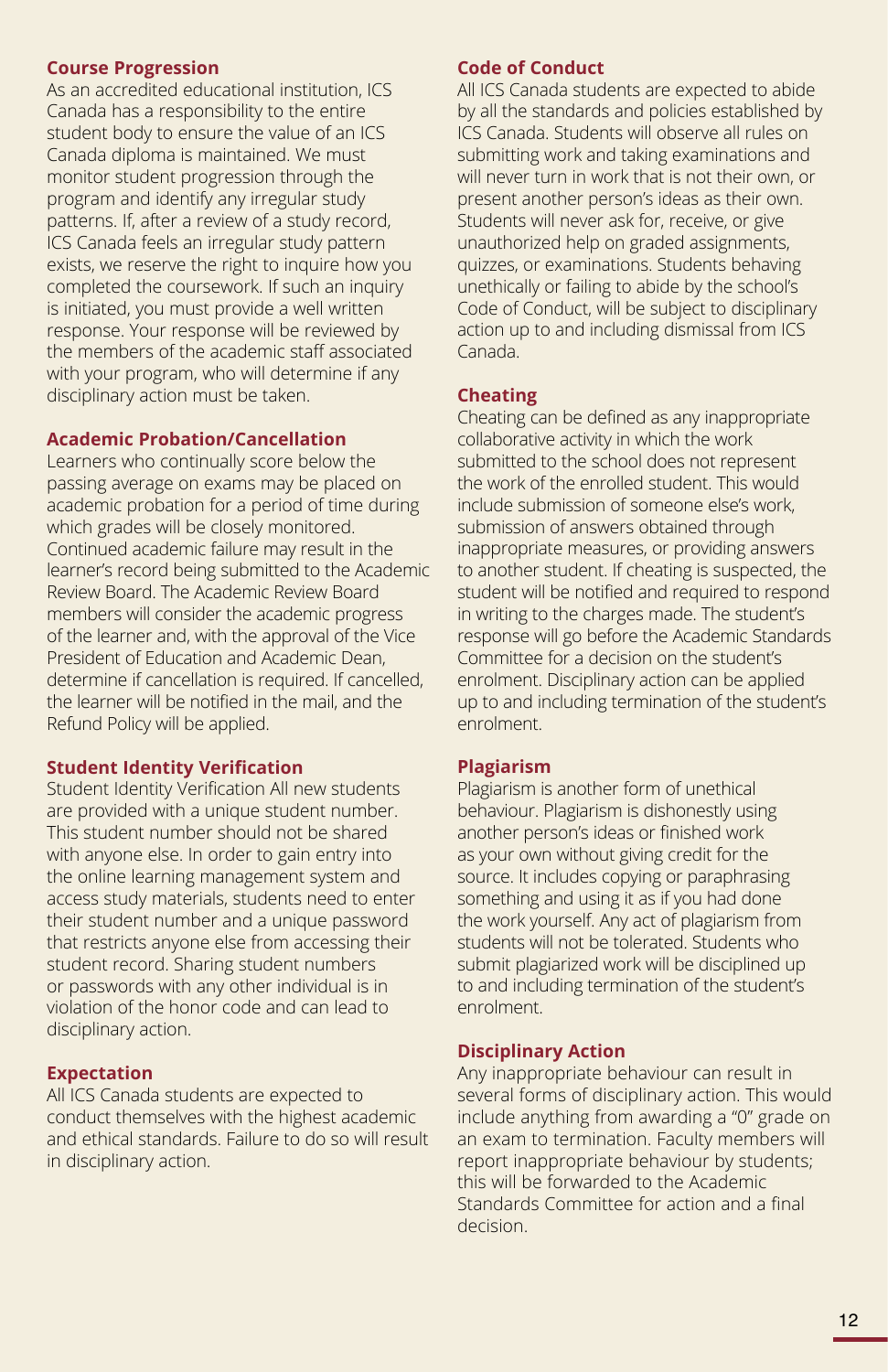### **Online Behaviour**

ICS Canada expects students to behave properly and to use good judgement when communicating online with the school. Illegal or improper use of the Web within the ICS Canada environment will not be permitted and may be cause for disciplinary action.

### **Student Grievances**

Most student complaints can be handled at first point of contact with the school. Student complaints are addressed using the policies and provisions of the enrolment agreement, student handbook, and academic requirements of the school. Students who have a complaint should contact their instructor regarding academic issues or a student service supervisor regarding servicing issues. The instructor or student service supervisor will provide a verbal or written response depending on the student's preferred choice of communication. If the student believes that the complaint has not been properly handled at that point, the student should use the following procedure to register a grievance.

### *Steps in Grievance Procedure:*

**1.** The student should contact the Academic Team Lead either by phone or in writing expressing his/her concern within 30 days of receiving a response to the original complaint. The Academic Team Lead will respond either by phone or in writing within two weeks of receiving the complaint.

**2.** If the student feels that the issue is still unresolved, he/she has 30 days to express continued concerns either by phone or in writing to the Academic Program Director or Director, Student Services. A response will be sent to the student within 2 weeks.

**3.** If the student still believes the grievance is unresolved, he/she may complete the school's grievance form within 30 days from receiving the response from the Academic Program Director or Director, Student Service. This form can be obtained by contacting Student Service Center. The form can be emailed, faxed, or mailed to the student.

**4.** All grievance forms will be returned to the Academic Program Director, who will turn them over to the Academic Review Board. The Academic Review Board will meet and render

a decision within two weeks of receipt of the grievance form. The decision of the Academic Review Board will be final and will be sent to the student in writing.

**5.** All grievance forms and final decision notifications will be filed in the office of the Academic Program Director.

**6.** If the complaint cannot be resolved after exhausting the institution's grievance procedure, the student may file a complaint with the DEAC at 1101 17th Street NW, Suite 808 Washington, D.C. 20036 and at www.deac.org. 202.234.5100

### **Complaints Against Faculty**

If a student has a complaint regarding treatment by a member of the faculty or suspects a conflict of interest, the student should report this complaint to the Academic Team Lead. If the student has consulted with the appropriate supervisor and still believes that the matter has not been dealt with satisfactorily or equitably, the student should contact the Director of Faculty Affairs. If the complaint is still not resolved, the student must submit a formal written signed complaint to the school's Academic Review Board for further consideration.

### **Grade Appeal**

Students who wish to dispute a grade or an answer to a question should contact their instructor. Only an instructor has the authority to change a grade. If the student is not happy with the grade appeal results, he/she should follow the "Student Grievance" procedure listed in this handbook.

### **Extensions**

Depending on the program, students are given a certain amount of time to complete all the lesson assignments. Students may request a six-month paid extension. Students who do not complete the program within the required time may need to reenrol in the program that is current at that time. Previous work would be evaluated against the current curriculum to determine which courses or lessons could be transferred into the new enrolment.

### **Online Library**

Students at ICS Canada will have access to an online library for use during their studies with the school. Students can use this library to do the required research in the programs they complete or can use it for general reference and links to valuable resources. The library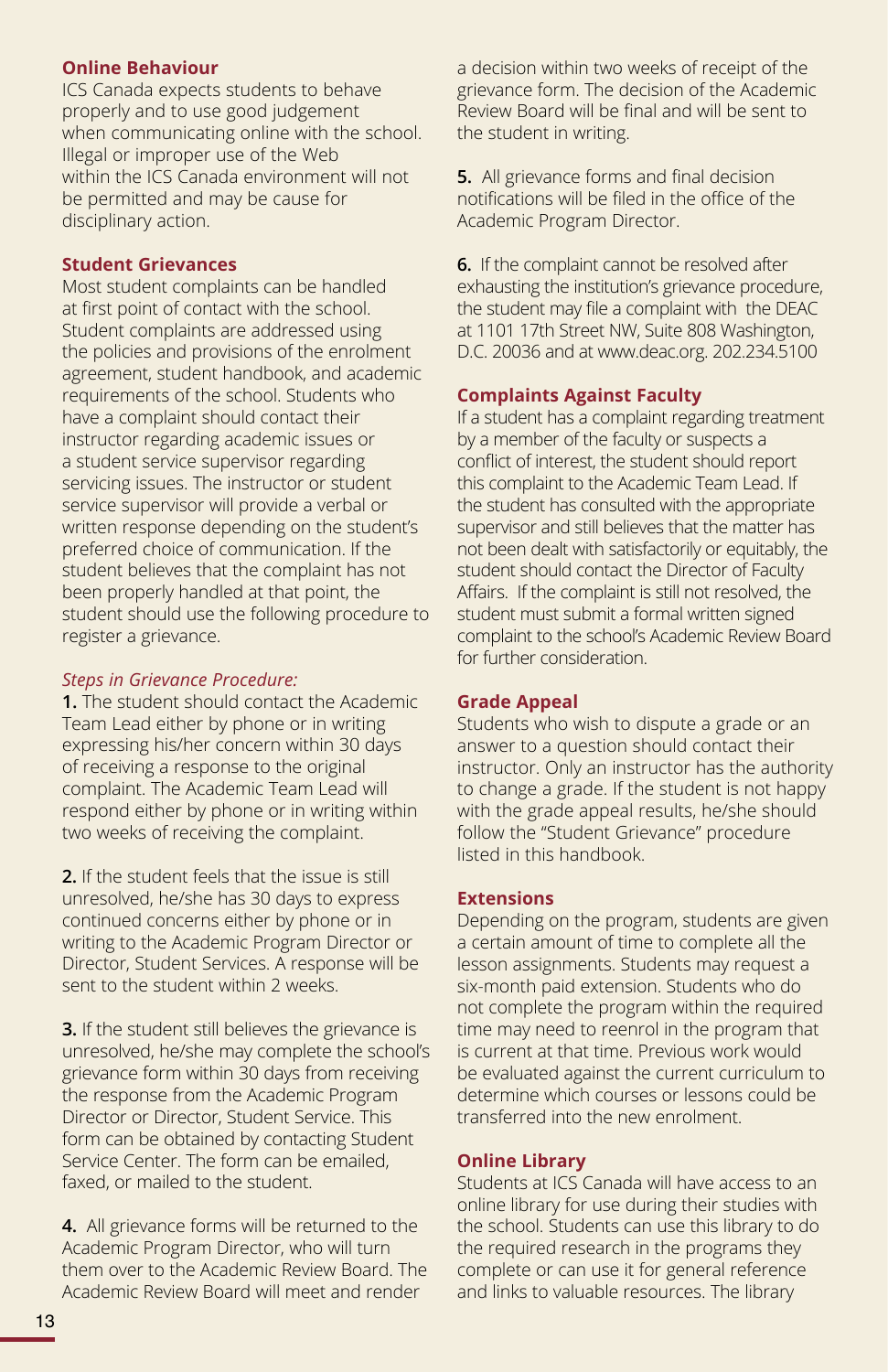contains helpful research assistance, articles, databases, books, Web links, and email access to a librarian. Students can access the library from their home page.

A library services manager is available to answer questions on general research-related topics via email and assist students in research activities during their studies in ICS Canada

### **Accommodating Students with Disabilities**

ICS Canada believes in opportunity for everyone. Therefore, the school strives to meet the needs of all students by providing instructional support and student services which will enable them to reach their maximum potential. The school does not discriminate on the basis of race, colour, gender, religion, national origin, age, or physical disability.

ICS Canada complies with the Section 504 of the United States Rehabilitation Act of 1973 and the implementing regulations 34 CFR part 104 (barring discrimination on the basis of disability), and the United States Americans with Disabilities Act (ADA) of 1990 and the implementing regulations in 29 CFR part 1630 (1991). The school will offer a reasonable accommodation for any qualified student with documented disabilities provided the accommodation does not pose an undue hardship on the school or does not force the school to fundamentally alter the educational course, compromise its academic standards, or place the disabled individual in a better than equal position with nondisabled students. Students must complete the Accommodation request form which is available on the student portal and submit it along with documented evidence of disability to ADArequest@ pennfoster.edu to be eligible for any accommodations. All completed requests for accommodations will be reviewed by the ADA Review Committee within five (5) business days. Students will receive written communication outlining the decision of the committee.

### **Career Services**

ICS Canada offers many resources to current students and alumni to help with career planning and job search efforts. Career Cruising, a selfservice employment tool is available to students and alumni and provides various resources on employability, including school/job exploration, employment recommendations, career portfolio development, resume-building, nationwide job search engine, tips and advice on improving job

search success, and interview tips. Students and alumni can access Career Cruising through the student portal. ICS Canada's Career Coaches work with students and alumni to assist with career exploration, resume review and revision, social media presence, and mock interviews. The Learning Resource Center, which is located in the library, includes guides for career planning, instructions for writing a winning resume, tips and advice to succeed at a job interview and how to follow-up after the interview, and information on negotiating and understanding compensation levels and offers. Job placement is not guaranteed to graduates, upon program completion.

### **School Calendar**

ICS Canada operates 12 months of the year. The Student Service Center is available Monday through Friday from 9:00 a.m. to 6:00 p.m. ET. The instructors are available Monday through Friday from 9:00 a.m. to 6:00 p.m. ET. The school is closed on the following days during the year: New Year's Day, Good Friday, Easter Monday, Victoria Day, St. Jean Baptiste, Canada Day, Labour Day, Thanksgiving, Christmas Day, and Boxing Day. The school's phones will have a "closed" message on these holidays.

### **Transcripts**

Along with your degree, you will receive one free copy of your official transcript. If you desire additional copies, they are available at a cost of \$13.00 for an electronic copy or \$15.00 for a paper copy. Utilize the transcript ordering service on your student portal or the Contact Us Page to submit your request. If you want the transcript sent to someone else (i.e., an employer or school), please have the address handy when you call. (You must be current in your payments to receive this service.) If you request your official transcript prior to graduation, it will only be released if certain financial criteria is met.

#### **Letters of Recommendation**

ICS Canada will be proud to send a letter of recommendation on your behalf to other schools or potential employers. Contact our Customer Service Department for more information. (You must be current in your payments to receive this service.)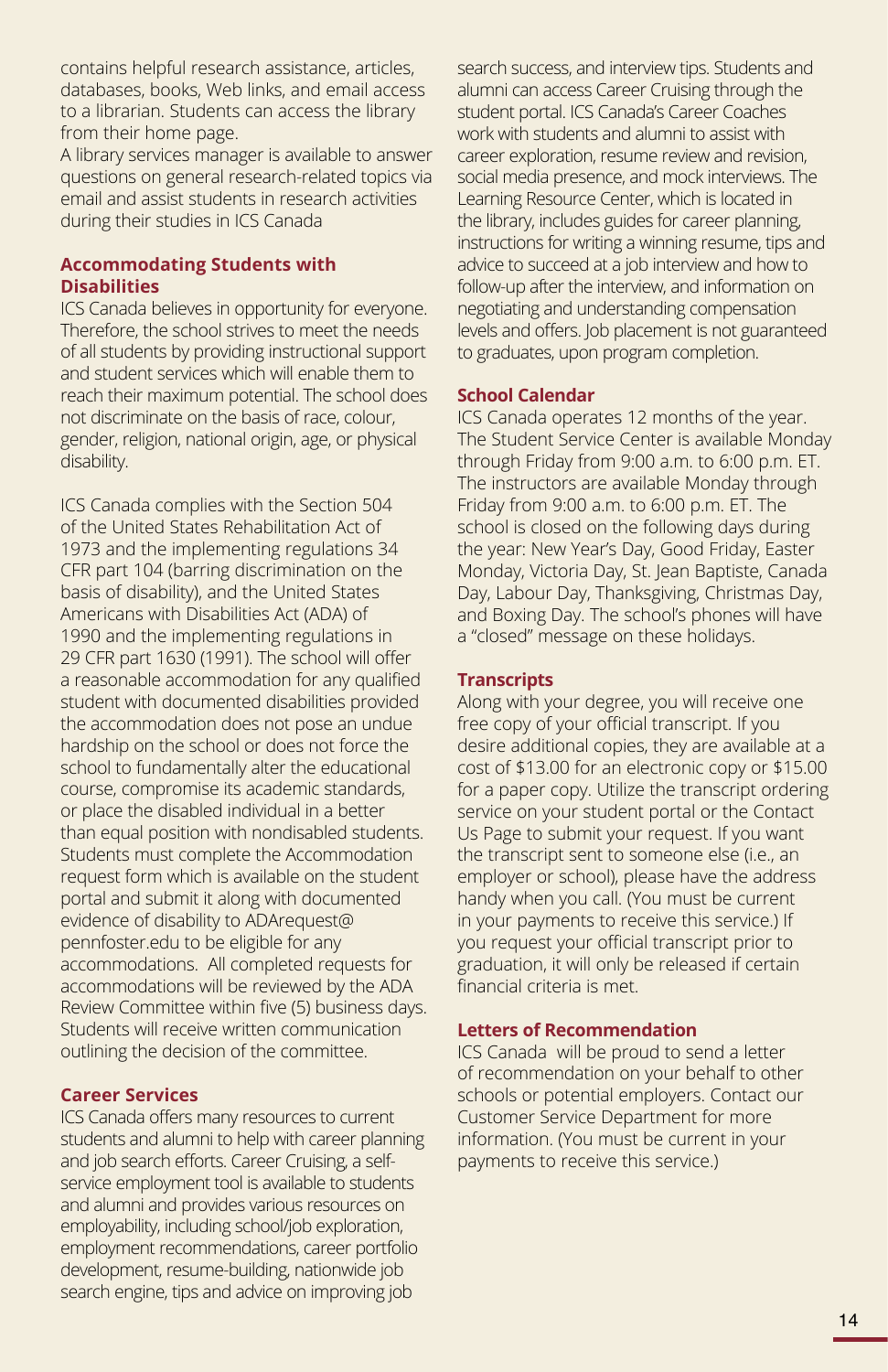### **Privacy**

ICS Canada maintains a privacy policy. To view the privacy policy, please visit **https://www.icslearn.ca/privacy-policy** 

### **Cancellation Policy**

In the event you cancel or withdraw from ICS Canada, a refund of tuition will be provided as follows:

- 1. If you cancel within 5 days after midnight of the day you enroll, you will receive a refund of all monies paid to ICS Canada;
- 2. If you cancel more than 5 days after enrolling but before submitting a completed Program assignment, you will receive a refund of all monies paid to ICS Canada less the Registration fee administrative fee + shipping & handling fees (if applicable)
- (3) If you cancel after completing at least one lesson but less than 50% of the program assignments, in addition to retaining the non-refundable registration fee and if applicable, the non-refundable administrative and shipping and handling fees, your tuition obligation is as follows:
- a). Up to and including 10% of the program, ICS Canada will retain 10% of the refundable tuition;
- b). If you cancel after 10% and up to and including 25% of the program, ICS Canada will retain 25% of the refundable tuition;
- c). If you cancel after 25% and up to and including 50% of the program, ICS Canada will retain 50% of the refundable tuition.

If you complete more than 50% of the program, ICS Canada shall be entitled to the entire program tuition and any applicable fees. All refunds will be issued within 30 days of ICS Canada's receipt of your notice of cancellation. You may cancel or withdraw in any manner, but we recommend confirmation in writing be sent to ICS Canada, 610-245 Victoria Avenue, Westmount, QC H3Z 2M6.

A reinstatement fee of \$25.00 (for refund examples, go to https://www.icslearn.ca/ admissions/refund-policy/career-school-sample ) will be charged for reactivation of a previously cancelled enrollment if reactivated within 180 days of cancellation.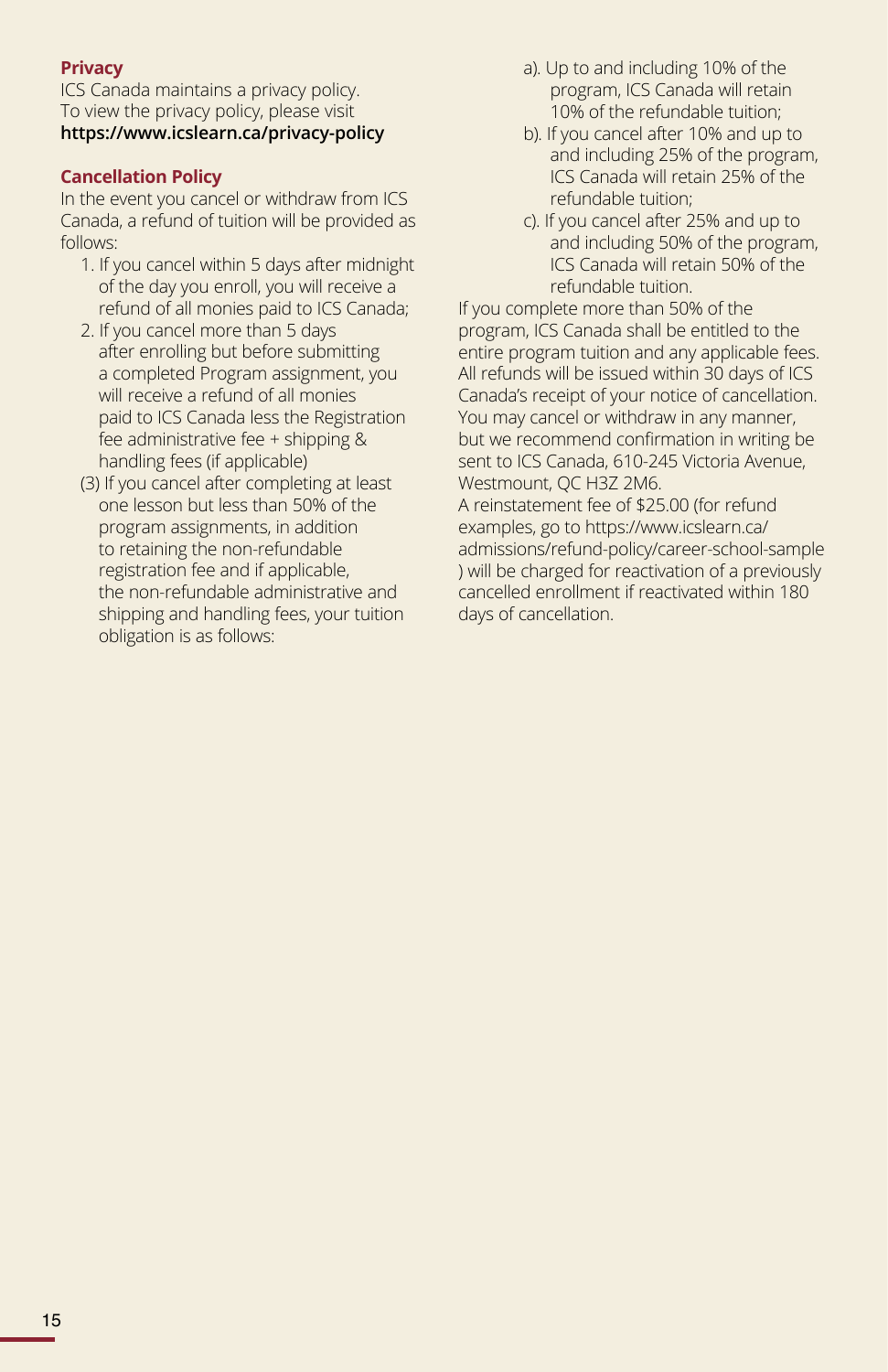# On the Road to Success...

You have started on a journey toward a better future — a future that brings more money, security, and greater career satisfaction. All of us at ICS Canada will do everything we can to make that journey a rewarding one. But there may be times when you find it hard going...maybe your job or family is demanding more of your time, or completing your program seems too far out of reach. If you start to feel that way, just remember these important facts:

- A good way to stay motivated is to remember why you enrolled. You have a dream of building a better life for yourself, and you have already shown you have the dedication. Don't let anything stop you from achieving your goals.
- Anytime you have a problem with something in your lessons or a question about your ICS Canada experience, contact the school. Every student is important to us — and we want to see you achieve success. You can always turn to your instructor or our helpful Student Services staff for help.
- Set up your Study Planner, and stick to your study schedule as much as you can — but it's okay to give yourself a day off now and then, too. Holidays, special occasions, or just a day to "recharge your batteries..." but don't take too many, because you want to keep moving toward graduation.
- Most of all, take pride in what you are accomplishing. So many people never try to make their dreams come true — just by enrolling, you have shown you are someone who sets goals and works to achieve them. You have much to be proud of.

# **GOOD LUCK** from all of us at ICS Canada!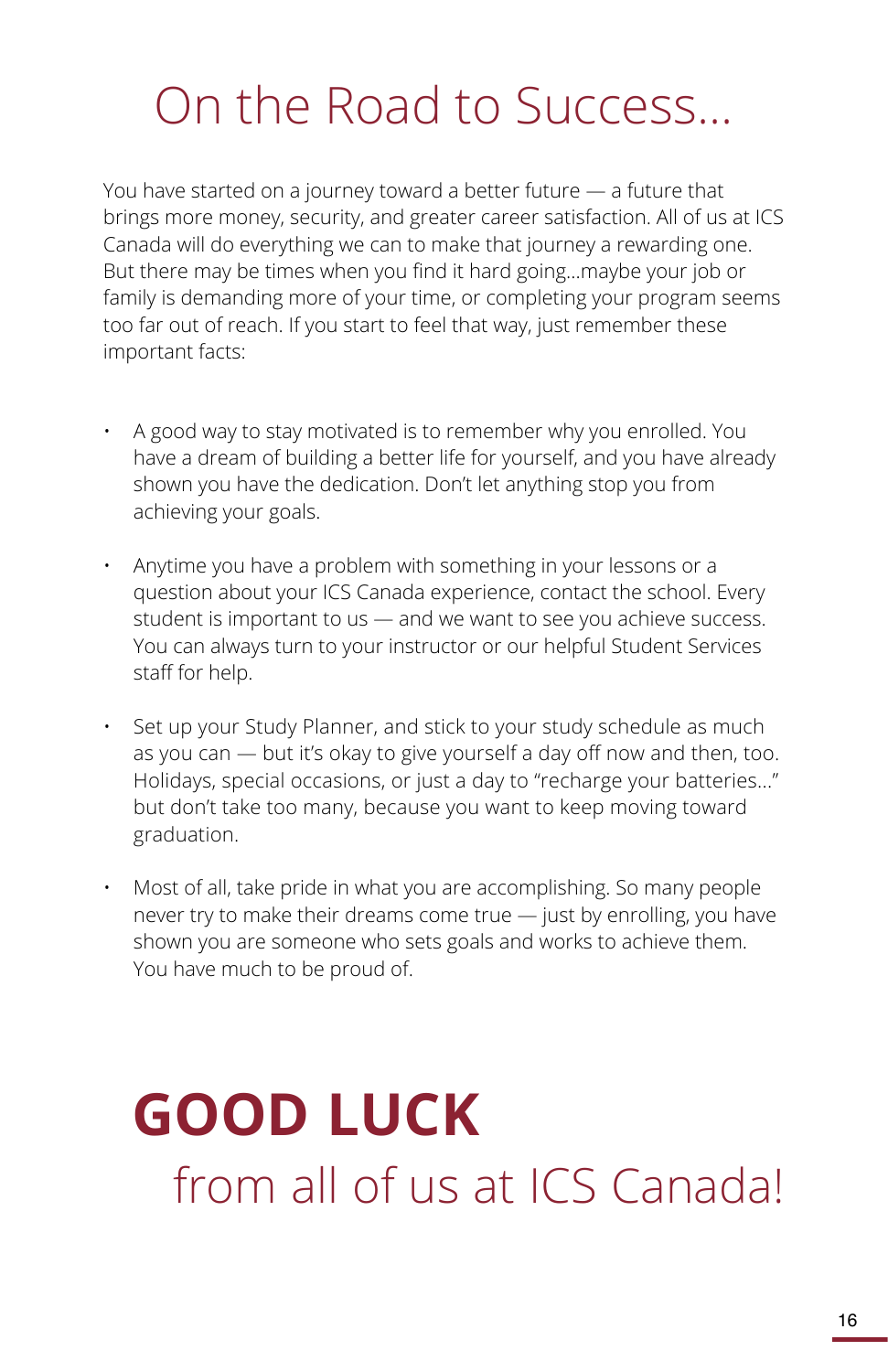# Programs

### **ABC® Certified Wedding Planner**

For the program goal and outcomes and the most up-to-date program pricing, please visit https://www.icslearn.ca/programs/creativedesign/certified-wedding-planner. Students will need access to a Microsoft® Windows® based computer running Windows® 10 or later or an Apple® Mac® computer running macOS® or later, and an email account to participate in and the ability to play audio files in order to complete this program.

### **Accounting**

For the program goal and outcomes and the most up-to-date program pricing, please visit https://www.icslearn.ca/programs/business/ accounting. Students will need access to a Microsoft<sup>®</sup> Windows<sup>®</sup> based computer running Windows<sup>®</sup> 10 or later or an Apple<sup>®</sup> Mac<sup>®</sup> computer running macOS® or later, Microsoft® Word™ 2019 or later to complete written assignments complete this program.

### **Administrative Assistant**

For the program goal and outcomes and the most up-to-date program pricing, please visit https://www.icslearn.ca/programs/business/ administrative-assistant. Students will need access to a Microsoft® Windows® based computer running Windows 10® or later, Microsoft® Office 2019 or Microsoft 365<sup>®</sup>, and an email account to complete this program.

### **Adult Psychology**

For the program goal and outcomes and the most up-to-date program pricing, please visit https://www.icslearn.ca/programs/health-services/ adult-psychology. Students will need access to a Microsoft® Windows® based computer running Windows<sup>®</sup> 10 or later or an Apple<sup>®</sup> Mac<sup>®</sup> computer running macOS® or later, and an email account to complete this program.

### **Aircraft Mechanics**

For the program goal and outcomes and the most up-to-date program pricing, please visit https://www.icslearn.ca/programs/trades/ aircraft-mechanics. Students will need access to a Microsoft<sup>®</sup> Windows<sup>®</sup> based computer running Windows <sup>®</sup> 10 or later or an Apple<sup>®</sup> Mac<sup>®</sup> computer running macOS® or later, and an email account to participate in and the ability to play audio files in order to complete this program.

### **Animal Sciences**

For the program goal and outcomes and the most up-to-date program pricing, please visit https://www.icslearn.ca/programs/animal-care/ animal-sciences. Students will need access to a Microsoft® Windows® based computer running Windows<sup>®</sup> 10 or later or an Apple<sup>®</sup> Mac<sup>®</sup> computer running macOS® or later, and an email account to complete this program.

### **Appliance Repair**

For the program goal and outcomes and the most up-to-date program pricing, please visit https://www.icslearn.ca/programs/trades/ appliance-repair. Students will need access to a Microsoft® Windows® based computer running Windows<sup>®</sup> 10 or later or an Apple<sup>®</sup> Mac<sup>®</sup> computer running macOS® or later, and an email account to complete this program.

### **Automotive Mechanics**

For the program goal and outcomes and the most up-to-date program pricing, please visit https://www.icslearn.ca/programs/trades/ automotive-mechanics. Students will need access to a Microsoft® Windows® based computer running Windows® 10 or later or an Apple® Mac® computer running macOS® or later, and an email account to complete this program.

### **Bookkeeping**

For the program goal and outcomes and the most up-to-date program pricing, please visit https://www.icslearn.ca/programs/business/ bookkeeping. Students will need access to a Microsoft® Windows® based computer running Windows<sup>®</sup> 10 or later or an Apple<sup>®</sup> Mac<sup>®</sup> computer running macOS® or later, Microsoft® Office 2019 or Microsoft 365®, and an email account to complete this program.

### **Business Management**

For the program goal and outcomes and the most up-to-date program pricing, please visit https://www.icslearn.ca/programs/business/ business-management. Students will need access to a Microsoft® Windows® based computer running Windows® 10 or later or an Apple® Mac<sup>®</sup> computer running macOS<sup>®</sup> or later, and an email account to complete this program.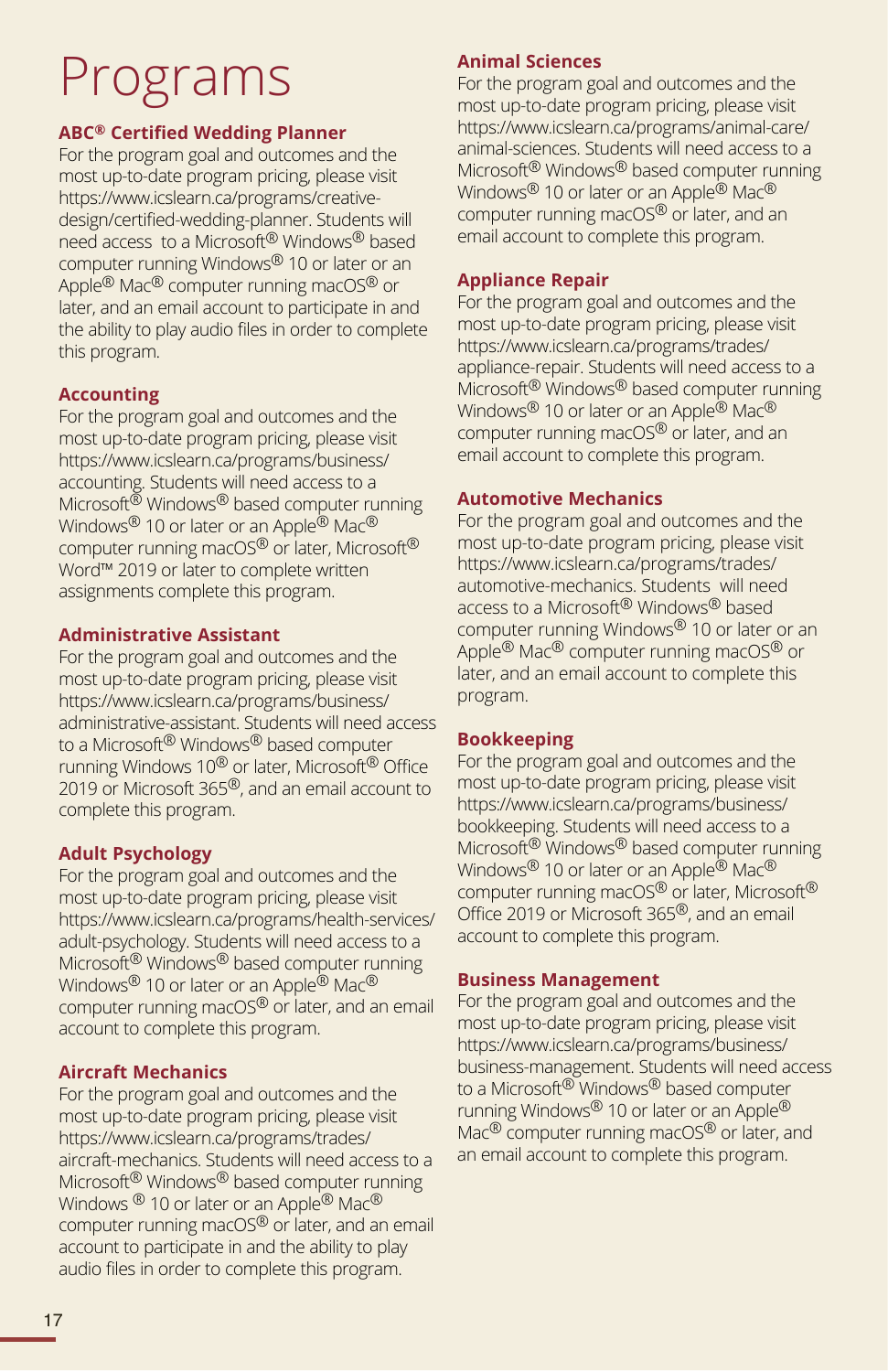### **Caterer**

For the program goal and outcomes and the most up-to-date program pricing, please visit https://www.icslearn.ca/programs/creative-design/ caterer. Students will need access to a Microsoft® Windows<sup>®</sup> based computer running Windows<sup>®</sup> 10 or later or an Apple<sup>®</sup> Mac<sup>®</sup> computer running macOS® or later, and an email account to complete this program.

### **Certified Personal Trainer** (ICS Canada is

no longer accepting new enrollments into this program effective 10/28/2021.) For the program goal and outcomes and the most up-to-date program pricing, please visit https://www.icslearn.ca/programs/healthservices/certified-personal-trainer. Students will need access to a Microsoft® Windows® based computer running Windows® 10 or later or an Apple® Mac® computer running macOS® or later, and an email account to complete this program.

### **Child Day Care Management**

For the program goal and outcomes and the most up-to-date program pricing, please visit https://www.icslearn.ca/programs/education/ child-day-care. Students will need access to a Microsoft® Windows® based computer running Windows<sup>®</sup> 10 or later or an Apple<sup>®</sup> Mac<sup>®</sup> computer running macOS® or later, and an email account to complete this program.

### **Child Psychology**

For the program goal and outcomes and the most up-to-date program pricing, please visit https://www.icslearn.ca/programs/healthservices/child-psychology. Students will need access to a Microsoft® Windows® based computer running Windows® 10 or later or an Apple® Mac® computer running macOS® or later, and an email account to complete this program.

### **Computer Graphic Artist**

For the program goal and outcomes and the most up-to-date program pricing, please visit https://www.icslearn.ca/programs/technology/ computer-graphic-artist. Students will need access to a Microsoft® Windows® based computer running Windows® 10 or later or an Apple® Mac® computer running macOS® or later, Microsoft® Office 2019 or Microsoft 365®, and an email account to participate in and the ability to play audio files in order to complete this program.

### **Counselling Skills**

For the program goal and outcomes and the most up-to-date program pricing, please visit https://www.icslearn.ca/programs/health-services/ counselling-skills. Students will need access to a Microsoft<sup>®</sup> Windows<sup>®</sup> based computer running Windows® 10 or later or an Apple® Mac® computer running macOS® or later, and an email account to complete this program.

### **Desktop Publishing and Design**

For the program goal and outcomes and the most up-to-date program pricing, please visit https:// www.icslearn.ca/programs/technology/desktoppublishing-and-design. Students will need access to a Microsoft® Windows® based computer running Windows® 10 or later or an Apple® Mac® computer running macOS® or later, and an email account to complete this program.

### **Diesel Mechanics**

For the program goal and outcomes and the most up-to-date program pricing, please visit https://www.icslearn.ca/programs/trades/ diesel-mechanics. Students will need access to a Microsoft® Windows® based computer running Windows® 10 or later or an Apple® Mac® computer running macOS® or later, and an email account to complete this program.

### **Dog Obedience Trainer/Instructor**

For the program goal and outcomes and the most up-to-date program pricing, please visit https://www.icslearn.ca/programs/animal-care/ dog-obedience-trainer-instructor. Students will need access to a Microsoft® Windows® based computer running Windows® 10 or later or an Apple<sup>®</sup> Mac<sup>®</sup> computer running macOS<sup>®</sup> or later, and an email account to complete this program.

### **Drafting with AutoCAD**

For the program goal and outcomes and the most up-to-date program pricing, please visit https:// www.icslearn.ca/programs/technology/draftingwith-autocad. Students will need access to a Microsoft® Windows® based computer running Windows<sup>®</sup> 10 or later, and an email account to complete this program.

### **Dressmaking and Design**

For the program goal and outcomes and the most up-to-date program pricing, please visit https://www.icslearn.ca/programs/creativedesign/dressmaking-and-design. Students will need access to a Microsoft® Windows® based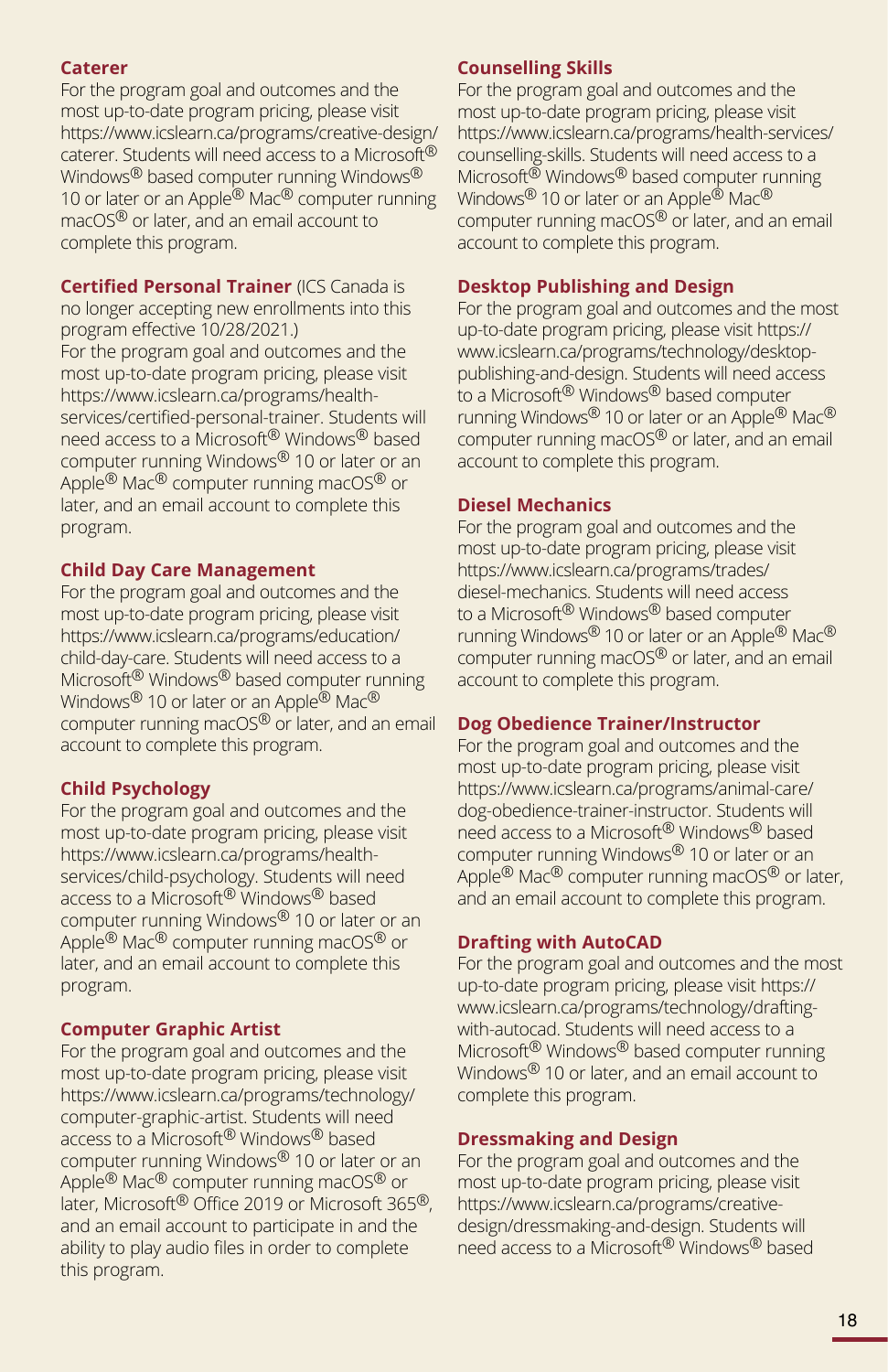computer running Windows® 10 or later or an Apple<sup>®</sup> Mac<sup>®</sup> computer running macOS<sup>®</sup> or later, and an email account to complete this program.

**Electronics** (ICS Canada is no longer accepting new enrollments into this program effective 10/28/2021.)

For the program goal and outcomes and the most up-to-date program pricing, please visit https:// www.icslearn.ca/programs/technology/electronics. Students will need access to a Microsoft<sup>®</sup> Windows<sup>®</sup> based computer running Windows<sup>®</sup> 10 or later or an Apple® Mac® computer running macOS® or later, and an email account to complete this program.

### **Electronics Technician**

For the program goal and outcomes and the most up-to-date program pricing, please visit https://www.icslearn.ca/programs/technology/ electronics-technician. Students will need access to a Microsoft® Windows® based computer running Windows® 10 or later or an Apple® Mac® computer running macOS® or later, and an email account to complete this program.

### **Employee Relations Officer**

For the program goal and outcomes and the most up-to-date program pricing, please visit https:// www.icslearn.ca/programs/business/employeerelations-officer. Students will need access to a Microsoft® Windows® based computer running Windows® 10 or later, Microsoft® Office 2019 or Microsoft® 365, and an email account to complete this program.

### **Firearms Repair**

For the program goal and outcomes and the most up-to-date program pricing, please visit https://www.icslearn.ca/programs/trades/firearmsrepair. Students will need access to a Microsoft® Windows® based computer running Windows® 10 or later or an Apple® Mac® computer running macOS® or later, and an email account to participate in and the ability to play audio files in order to complete this program.

### **Floral Design**

For the program goal and outcomes and the most up-to-date program pricing, please visit https:// www.icslearn.ca/programs/creative-design/floraldesign. Students will need access to a Microsoft<sup>®</sup> Windows<sup>®</sup> based computer running Windows<sup>®</sup> 10 or later or an Apple<sup>®</sup> Mac<sup>®</sup> computer running macOS® or later, and an email account to complete this program.

### **Hotel/Restaurant Management** (ICS

Canada is no longer accepting new enrollments into this program effective 10/28/2021.) For the program goal and outcomes and the most up-to-date program pricing, please visit https://www.icslearn.ca/programs/business/ hotel-and-restaurant-management. Students will need access to a Microsoft® Windows® based computer running Windows® 10 or later or an Apple<sup>®</sup> Mac<sup>®</sup> computer running macOS<sup>®</sup> or later, and an email account to complete this program.

### **Interior Decorating**

For the program goal and outcomes and the most up-to-date program pricing, please visit https://www.icslearn.ca/programs/creativedesign/interior-decorating. Students will need access to a Microsoft® Windows® based computer running Windows® 10 or later or an Apple<sup>®</sup> Mac<sup>®</sup> computer running macOS<sup>®</sup> or later, and an email account to complete this program.

### **Jewelry Design and Repair**

For the program goal and outcomes and the most up-to-date program pricing, please visit https://www.icslearn.ca/programs/creativedesign/jewelry-design-and-repair. Students will need access to a Microsoft® Windows® based computer running Windows® 10 or later or an Apple<sup>®</sup> Mac<sup>®</sup> computer running macOS<sup>®</sup> or later, and an email account to complete this program.

### **Landscaping Technology**

For the program goal and outcomes and the most up-to-date program pricing, please visit https://www.icslearn.ca/programs/trades/ landscaping-technology. Students will need access to a Microsoft® Windows® based computer running Windows® 10 or later or an Apple<sup>®</sup> Mac<sup>®</sup> computer running macOS<sup>®</sup> or later, and an email account to complete this program.

### **Locksmith & Home Security Technician**

For the program goal and outcomes and the most up-to-date program pricing, please visit https://www.icslearn.ca/programs/ trades/locksmith. Students will need access to a Microsoft® Windows® based computer running Windows® 10 or later or an Apple® Mac<sup>®</sup> computer running macOS<sup>®</sup> or later, a digital camera and video recording device (or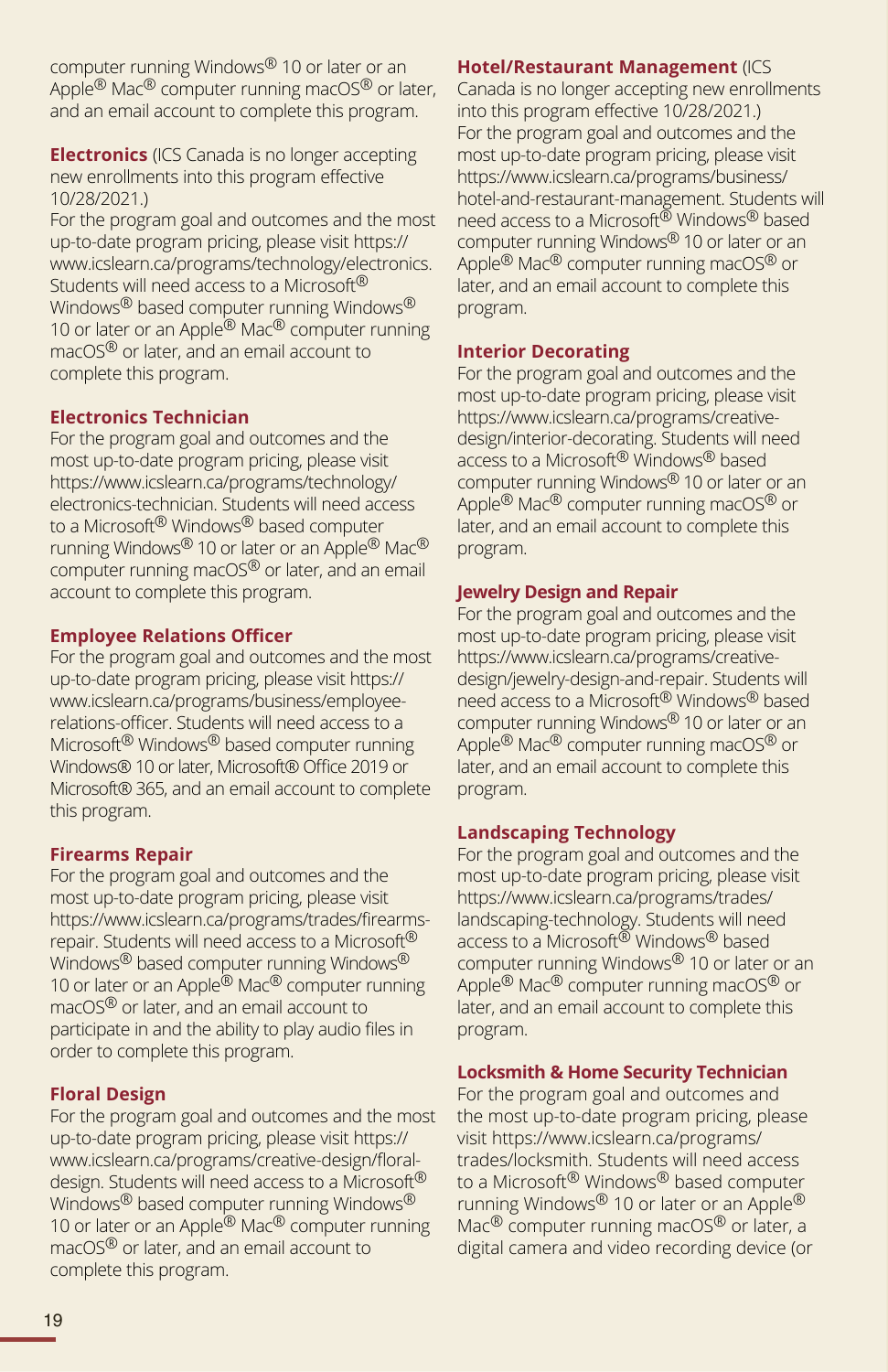high-resolution camera phone), and an email account to complete this program.

### **Managing Your Own Business**

For the program goal and outcomes and the most up-to-date program pricing, please visit https://www.icslearn.ca/programs/business/ managing-your-own-business. Students will need access to a Microsoft<sup>®</sup> Windows<sup>®</sup> based computer running Windows® 10 or later or an Apple<sup>®</sup> Mac<sup>®</sup> computer running macOS<sup>®</sup> or later, Microsoft<sup>®</sup> Office 2019 or Microsoft<sup>®</sup> 365 and an email account to complete this program.

### **Market Researcher**

For the program goal and outcomes and the most up-to-date program pricing, please visit https://www.icslearn.ca/programs/business/ market-researcher. Students will need access to a Microsoft® Windows® based computer running Windows<sup>®</sup> 10 or later or an Apple<sup>®</sup> Mac<sup>®</sup> computer running macOS<sup>®</sup> or later, and an email account to complete this program.

### **Medical Administrative Assistant**

For the program goal and outcomes and the most up-to-date program pricing, please visit https://www.icslearn.ca/programs/healthservices/medical-administrative-assistant. Students will need access to a Microsoft<sup>®</sup> Windows<sup>®</sup> based computer running Windows® 10 or later, Microsoft<sup>®</sup> Office 2019 or Microsoft 365<sup>®</sup> and an email account to complete this program.

### **Medical Transcriptionist**

For the program goal and outcomes and the most up-to-date program pricing, please visit https://www.icslearn.ca/programs/healthservices/medical-transcriptionist. Students will need access to a Microsoft<sup>®</sup> Windows® based computer running Windows<sup>®</sup> 10 or later, Microsoft® Office 2019 or Microsoft 365® and an email account to complete this program.

### **Motorcycle Repair**

For the program goal and outcomes and the most up-to-date program pricing, please visit https://www.icslearn.ca/programs/trades/ motorcycle-repair. Students will need access to a Microsoft® Windows® based computer running Windows<sup>®</sup> 10 or later or an Apple<sup>®</sup> Mac<sup>®</sup> computer running macOS<sup>®</sup> or later, and an email account to complete this program.

### **Occupational Therapy Aide**

For the program goal and outcomes and the most up-to-date program pricing, please visit https://www.icslearn.ca/programs/health-services/ occupational-therapy-aide . Students will need access to a Microsoft® Windows® based computer running Windows® 10 or later or an Apple<sup>®</sup> Mac<sup>®</sup> computer running macOS<sup>®</sup> or later, and an email account to complete this program.

### **Police Sciences (Law Enforcement & Protection)**

For the program goal and outcomes and the most up-to-date program pricing, please visit https://www.icslearn.ca/programs/legal-studies/ police-sciences. Students will need access to Microsoft® Windows® based computer running Windows<sup>®</sup> 10 or later or an Apple<sup>®</sup> Mac<sup>®</sup> computer running macOS® or later, and an email account to complete this program.

### **Private Investigator**

For the program goal and outcomes and the most up-to-date program pricing, please visit https://www.icslearn.ca/programs/legal-studies/ private-investigator. Students will need access to a Microsoft® Windows® based computer running Windows<sup>®</sup> 10 or later or an Apple<sup>®</sup> Mac<sup>®</sup> computer running macOS® or later, and an email account to complete this program.

### **Retail Pharmacy Assistant**

For the program goal and outcomes and the most up-to-date program pricing, please visit https://www.icslearn.ca/programs/healthservices/retail-pharmacy-assistant. Students will need access to a Microsoft<sup>®</sup> Windows<sup>®</sup> based computer running Windows® 7 or later or an Apple® Mac® computer running macOS® or later, an email account, and the ability to complete this program, and an email account to complete this program.

### **Residential Electrician**

For the program goal and outcomes and the most up-to-date program pricing, please visit https://www.icslearn.ca/programs/trades/ residential-electrician. Students will need access to a Microsoft® Windows® based computer running Windows<sup>®</sup> 10 or later or an Apple<sup>®</sup> Mac<sup>®</sup> computer running macOS<sup>®</sup> or later, and an email account to participate in and the ability to complete this program, and an email account to complete this program.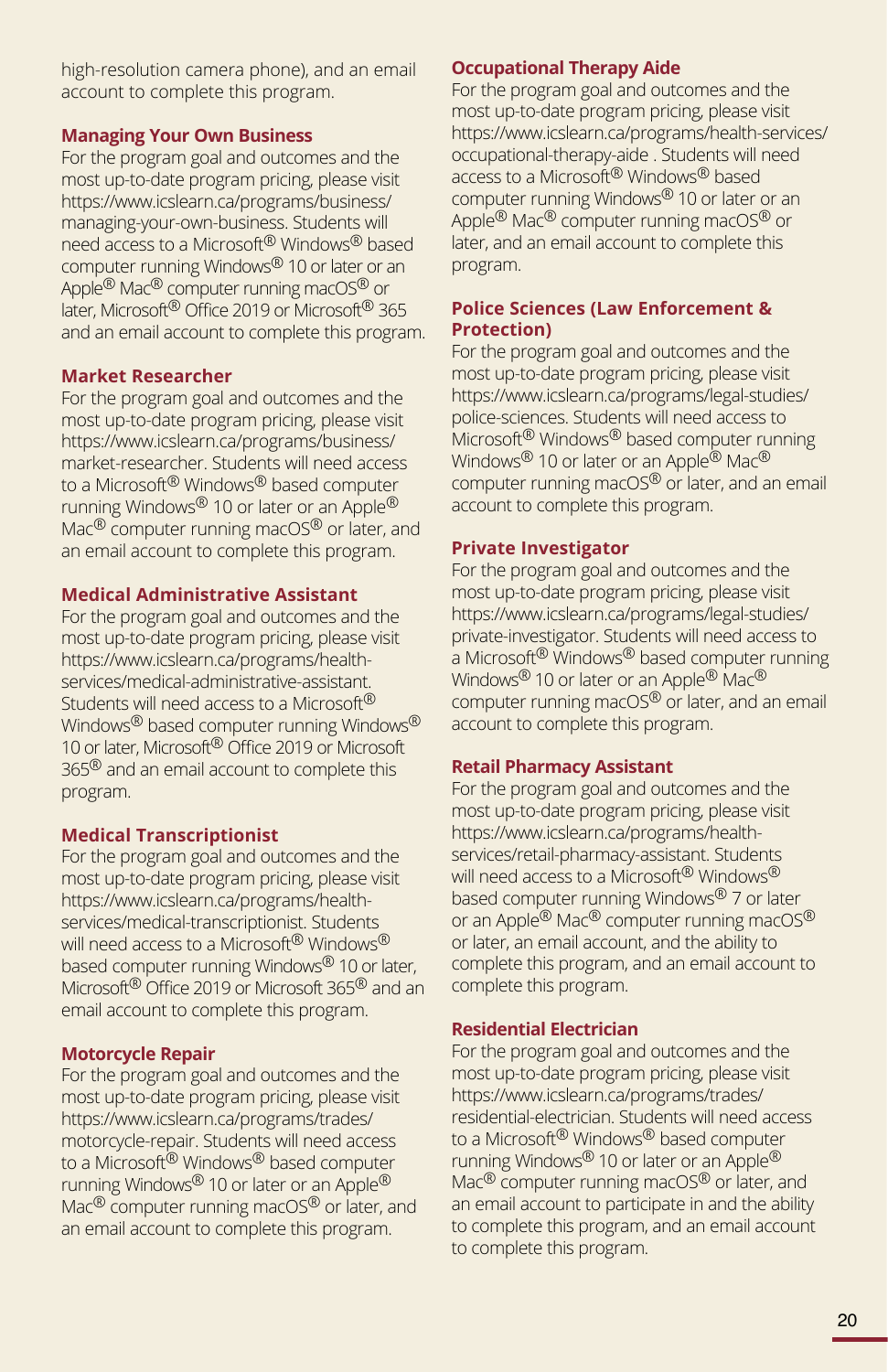### **Small Engine Repair**

For the program goal and outcomes and the most up-to-date program pricing, please visit https:// www.icslearn.ca/programs/trades/small-enginerepair. Students will need access to a Microsoft<sup>®</sup> Windows® based computer running Windows<sup>®</sup> 10 or later or an Apple® Mac® computer running macOS® or later, an email account, and the ability to play audio files in order to complete this program.

### **Teacher Aide**

For the program goal and outcomes and the most up-to-date program pricing, please visit https:// www.icslearn.ca/programs/education/teacheraide. Students will need access to a Microsoft<sup>®</sup> Windows<sup>®</sup> based computer running Windows<sup>®</sup> 10 or later or an Apple<sup>®</sup> Mac<sup>®</sup> computer running macOS<sup>®</sup> or later, Microsoft<sup>®</sup> Office 2019 or Microsoft<sup>®</sup> 365 and an email account to complete this program.

### **Travel/Tourism**

For the program goal and outcomes and the most up-to-date program pricing, please visit https:// www.icslearn.ca/programs/trades/travel-andtourism. Students will need access to a Microsoft<sup>®</sup> Windows<sup>®</sup> based computer running Windows<sup>®</sup> 10 or later or an Apple<sup>®</sup> Mac<sup>®</sup> computer running macOS® or later, Microsoft® Office 2019 or Microsoft 365<sup>®</sup> and an email account to complete this program.

### **Wildlife/Forestry Conservation**

For the program goal and outcomes and the most up-to-date program pricing, please visit https://www.icslearn.ca/programs/trades/wildlifeforestry-conservation. Students will need access to a Microsoft® Windows® based computer running Windows<sup>®</sup> 10 or later or an Apple<sup>®</sup> Mac<sup>®</sup> computer running macOS® or later, and an email account to complete this program.

### **Career Certificate Programs Accounting, 1-Year Certificate**

For the program goal and outcomes and the most up-to-date program pricing, please visit https://www.icslearn.ca/programs/business/ accounting-certificate. Students will need access to a Microsoft® Windows® based computer running Windows<sup>®</sup> 10 or later or an Apple<sup>®</sup> Mac<sup>®</sup> computer running macOS® or later, and an email account to complete this program.

### **Anatomy and Physiology**

For the program goal and outcomes and the most up-to-date program pricing, please visit https://www.icslearn.ca/programs/healthservices/anatomy-and-physiology-certificate. Students will need access to a Microsoft<sup>®</sup> Windows<sup>®</sup> based computer running Windows<sup>®</sup> 10 or later or an Apple® Mac® computer running macOS® or later, and an email account to complete this program.

### **AutoCAD Essentials**

For the program goal and outcomes and the most up-to-date program pricing, please visit https://www.icslearn.ca/programs/technology/ autocad-essentials-certificate. Students will need access to high-speed Internet, a Microsoft<sup>®</sup> Windows® based computer running Windows  $10<sup>®</sup>$  or later and an email account to complete this program.

### **Automotive Transmissions Essentials**

For the program goal and outcomes and the most up-to-date program pricing, please visit https://www.icslearn.ca/programs/trades/ automotive-transmissions-essentials-certificate. Students will need access to a Microsoft<sup>®</sup> Windows<sup>®</sup> based computer running Windows<sup>®</sup> 10 or later or an Apple® Mac® computer running macOS® or later, and an email account to complete this program.

### **Computer Programming Languages**

For the program goal and outcomes and the most up-to-date program pricing, please visit https://www.icslearn.ca/programs/technology/ computer-programming-languages-certificate. Students will need access to high-speed Internet, a Microsoft® Windows® based computer running Windows<sup>®</sup> 10 or later or an Apple<sup>®</sup> Mac<sup>®</sup> computer running macOS<sup>®</sup> or later, Microsoft<sup>®</sup> Office 2019 or Microsoft 365<sup>®</sup> and an email account to complete this program.

### **Fitness and Nutrition**

For the program goal and outcomes and the most up-to-date program pricing, please visit https://www.icslearn.ca/programs/healthservices/fitness-nutrition-certificate. Students will need access to a Microsoft® Windows® based computer running Windows® 10 or later or an Apple<sup>®</sup> Mac<sup>®</sup> computer running macOS<sup>®</sup> or later, and an email account to complete this program.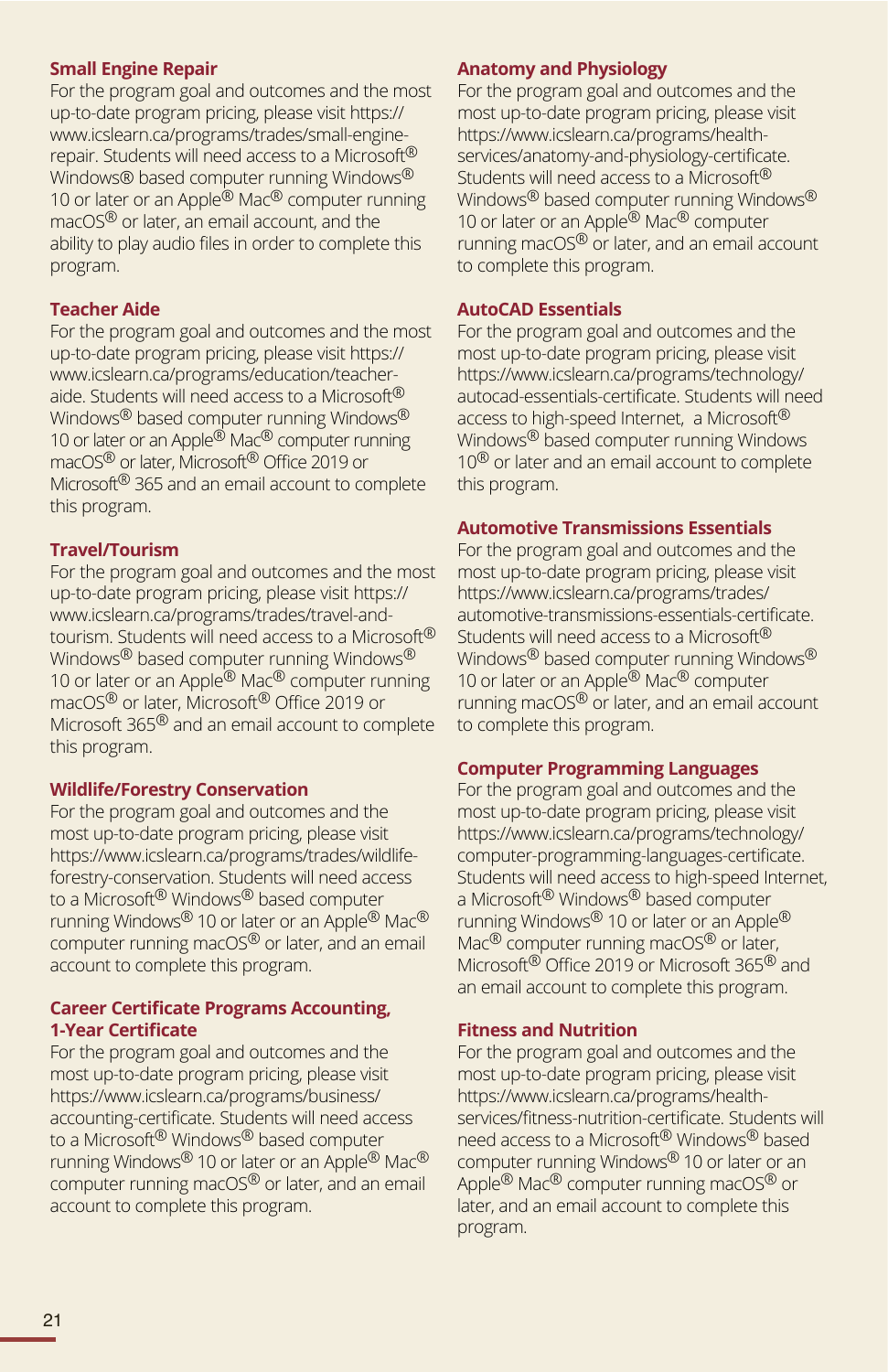### **Gourmet Cooking**

For the program goal and outcomes and the most up-to-date program pricing, please visit https://www.icslearn.ca/programs/creativedesign/gourmet-cooking-certificate. Students will need access to a Microsoft<sup>®</sup> Windows<sup>®</sup> based computer running Windows® 10 or later or an Apple® Mac® computer running macOS® or later, and an email account to complete this program.

### **Medical Terminology**

For the program goal and outcomes and the most up-to-date program pricing, please visit https://www.icslearn.ca/programs/healthservices/medical-terminology-certificate. Students will need access to a Microsoft® Windows® based computer running Windows® 10 or later or an Apple® Mac® computer running macOS® or later, and an email account to complete this program.

**Natural Health Care for Pets** (ICS Canada is no longer accepting new enrollments into this program effective 08/20/2020.)

For the program goal and outcomes and the most up-to-date program pricing, please visit https://www.icslearn.ca/programs/animal-care/ natural-health-care-for-pets-certificate. Students will need access to a Microsoft<sup>®</sup> Windows<sup>®</sup> based computer running Windows® 10 or later or an Apple<sup>®</sup> Mac<sup>®</sup> computer running macOS<sup>®</sup> or later, and an email account to complete this program.

### **Pet Grooming**

For the program goal and outcomes and the most up-to-date program pricing, please visit https://www.icslearn.ca/programs/animal-care/ pet-grooming-certificate. Students will need access to a Microsoft® Windows® based computer running Windows® 10 or later or an Apple<sup>®</sup> Mac<sup>®</sup> computer running macOS<sup>®</sup> or later, and an email account to complete this program.

**Public Relations** (ICS Canada is no longer accepting new enrollments into this program effective 08/20/2020.)

For the program goal and outcomes and the most up-to-date program pricing, please visit https://www.icslearn.ca/programs/business/ public-relations-certificate. Students will need access to a Microsoft<sup>®</sup> Windows<sup>®</sup> based computer running Windows® 10 or later or an Apple<sup>®</sup> Mac<sup>®</sup> computer running macOS<sup>®</sup> or later, and an email account to complete this program.

**Spanish** (ICS Canada is no longer accepting new enrollments into this program effective 08/20/2020.)

For the program goal and outcomes and the most up-to-date program pricing, please visit https://www.icslearn.ca/programs/education/ spanish-certificate. Students will need access to a Microsoft<sup>®</sup> Windows<sup>®</sup> based computer running Windows® 10 or later or an Apple® Mac<sup>®</sup> computer running macOS<sup>®</sup> or later, and an email account to complete this program.

**Sports Nutrition** (ICS Canada is no longer accepting new enrollments into this program effective 10/28/2021.)

For the program goal and outcomes and the most up-to-date program pricing, please visit https://www.icslearn.ca/programs/healthservices/sports-nutrition-certificate. Students will need access to a Microsoft® Windows® based computer running Windows® 10 or later or an Apple<sup>®</sup> Mac<sup>®</sup> computer running macOS<sup>®</sup> or later, and an email account to complete this program.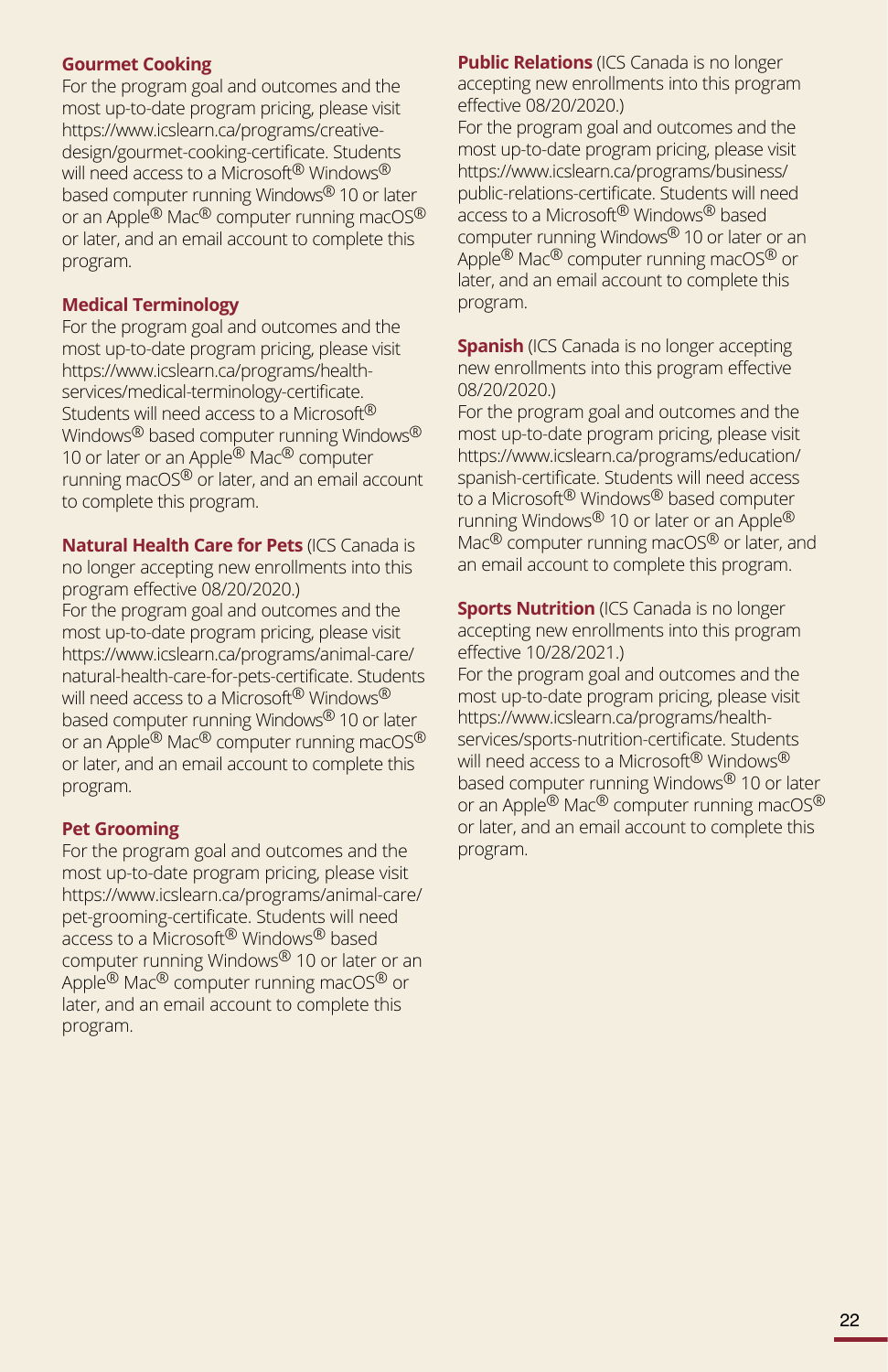# Ownership, Governance, and Administration

### **OWNERSHIP**

**Penn Foster, Inc.\***

### **BOARD OF DIRECTORS**

**Misty Frost**

**Scott Whitt**

### **OFFICERS**

**Misty Frost** CEO

**Scott Whitt** CFO

**Heather McAllister** General Counsel Corporate Secretary

### **ADMINISTRATION**

**Stacy Caldwell** Chief People Officer B.A., Bryn Mawr College MBA, Duke University

**Stacy Caldwell** Chief Product Officer M.A., Stanford University MBA, Stanford University Graduate School of Business

**Pat Gaffey**

Vice President - Admissions B.S., Penn State University

**Paula Robert-Hunt** Vice President - Engineering B.S., Indiana University - Kelley School of Business

**Nial McLoughlin** Chief Technology Officer M.S. Georgia State University B.S., University of Florida - Gainesville

**Dr. Andrew Shean** Chief Learning Officer Ed.D., Alliant International University M.Ed., University of Northern Colorado

**Cindy Starr** Chief Marketing Officer B.A., University of Pennsylvania MBA, New York University's Stern School of Business

**Dara Warn** President, Career B.A., University of Pennsylvania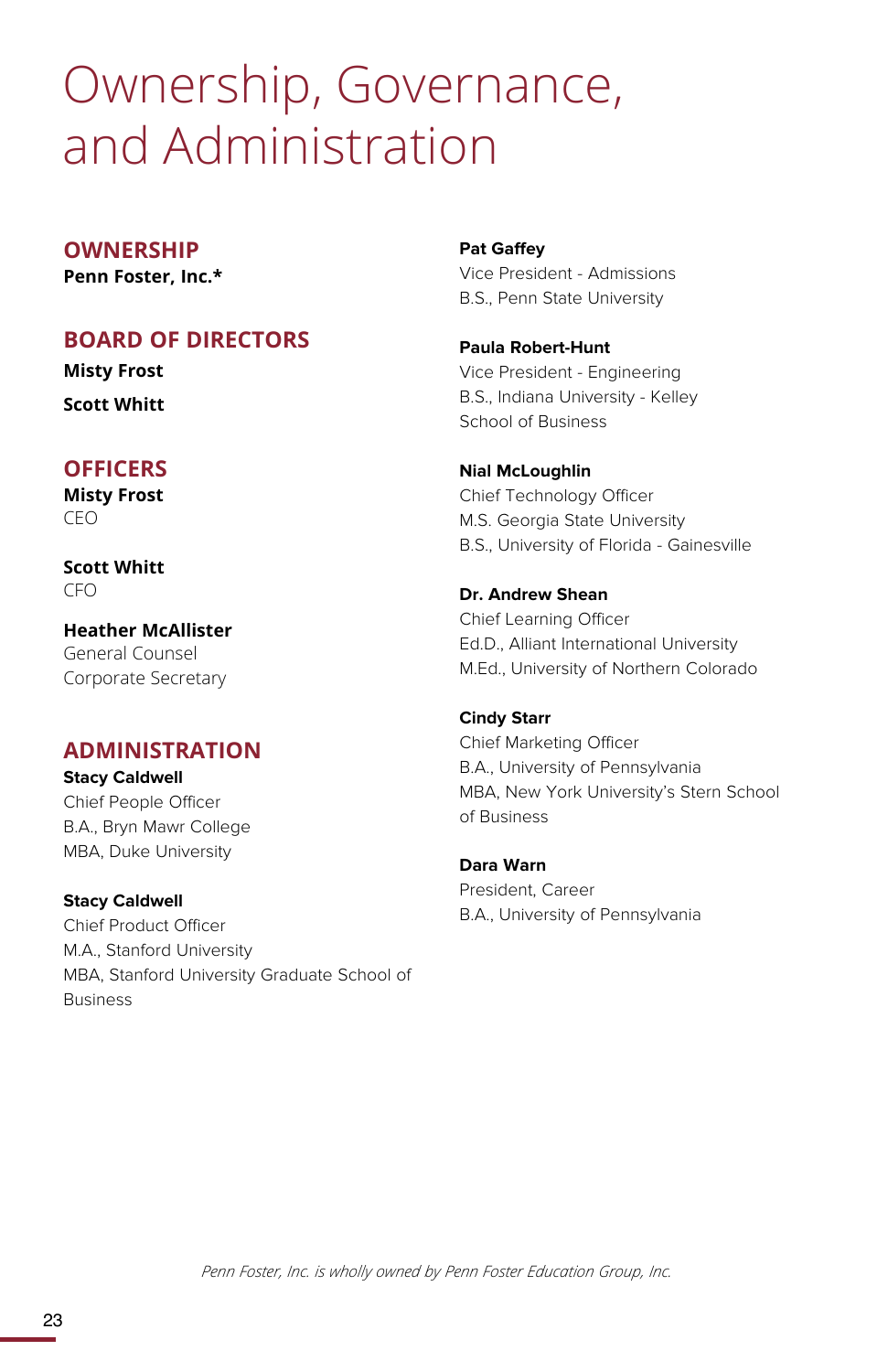# **Faculty**

### **ALLIED HEALTH**

### **Adrienne Reaves**

AAS, Medical Assistant, Robert Morris College BS, HealthCare Leadership, National-Louis University M.Ed., Adult and Continuing Education, National-Louis University D. Ed, Higher Education, Argosy University

### **Angela Koblinski**

Instructor B.S. Computer and Info. Systems A.S. Computer and Info. Systems King's College Medication Therapy Management Certificate Nationally Certified Pharm.Tech. Medical Billing & Coding Certificate

### **April McCormick**

Instructor A.A. Biology B.A. Biology Nationally Certified Pharmacy Technician

### **Ellie Halibozek**

Instructor M.Ed. Curriculum and Instruction, California State University Long Beach B.S. Business Administration, Pacific Christian College AAPC Certified Procedural Coder CLAD Certificate

### **Gail Harris**

Instructor M.S. HealthService Administration B.S. HRM A.A.S. - Certified Medical Administrative Assistant - Certified Clinical Medical Assistant - Certified Billing and Coding Specialist - Certified Electronic Health Records Specialist - Advanced Certified Patient Account Representative

- Certified Financial Counselor
- Certified BSL AED First Aide Instructor

### **Icy Moton-Hale**

Diploma, Practical Nursing, Chattahoochee Valley Community College AS, Nursing, St. Catherine College BS, Nursing, Jacksonville State University MSN, Nursing, Jacksonville State University

### **Katrina Simpson**

Diploma, Surgical Technology BS, HealthCare Administration, Colorado Tech University MS, Health and Human Counselling, Liberty University

### **Kendra Strode**

AS, Communications, Sinclair Community College Certified Dental Assistant

### **Kim Blyther**

Diploma, Optician, Penn Foster Career School AS, Medical Assistant, South University BS, HealthCare Management, South University

### **Kristin Cannon**

BS, Animal Science, Virginia Tech American Board of Optician Certified Certified Paraoptometric

### **LaKisha Parker**

AAS, Medical Office Administration & Assisting, Virginia College

### **Linda Alchami**

BS, Cellular Biology, Northeastern State University MS, Occupational Therapy, Northeastern State University

### **Maureen Capone**  ABO Certified Optician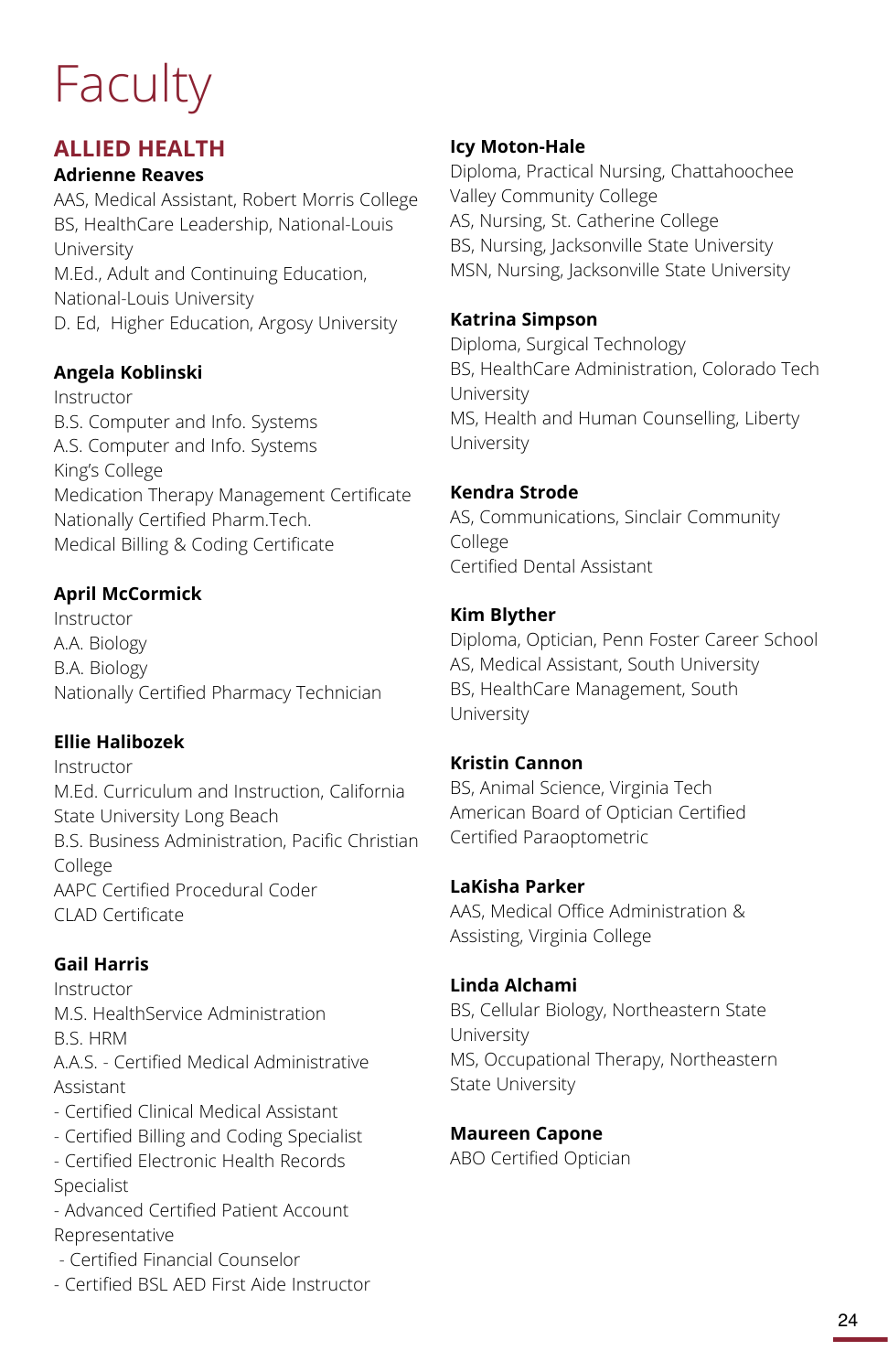### **Melissa Fazio**

Instructor Adjunct Instructor, Allied Health B.A., Health Services Administration Marywood University

**Rebecca Shell**  BSN, Nursing, University of Alabama

### **Rose Coupland**

Instructor LPN, Mercedian School of Practical Nursing

### **RuthAnne Darr**

AS, Medical and Legal Administrative, Northern Main Technical College BA, General Studies, Dakota State University MS, Health Information Management, The College of Scholastica

### **Shanna Lizardi**

Instructor B.S., Clinical Psychology, Marywood University A.A., Administrative Health Care, University of Phoenix Certified Medical Assistant

### **Stephanie Godard**

Diploma, Medical Billing, Ashworth University AS, Health Information Technician, Rasmussen College BS, Health Information Management, Rasmussen College

### **Susan Meehan**

Instructor A.S. Business Management Penn State University

### **Tara Mashburn**

BS, Kinesiology, Colorado Mesa University MBA, Sports & Fitness Management, Colorado Mesa University MS, Nutrition and Human Performance , Logan University DCh, Chiropractic, Logan University

# **BUSINESS AND LEGAL STUDIES**

### **Amanda Sanchoo**

Team Lead M.S. Criminal Justice , University of Central Florida B.S. Criminal Justice, University of Central Florida

### **Bob Shafer**

Instructor B.S.M.E., Pennsylvania State University

### **David Kostiak**

Instructor M.S., Criminal Justice, Columbia College B.S., Criminal Justice, Penn State University

### **Donald Poole**

MS, Justice Management, University of Nevada - Reno BA, Criminal Justice, University of Delaware

### **Eric Ashman**

Instructor B.S., Secondary Math Education, Penn State University M.B.A., University of Scranton

### **Ken Doolittle**

Instructor M.B.A. - Finance & Investments, Marywood University B.S. Finance Duquesne University

### **Mary-Ann Reeley**  MBA, HR Management, Strayer University

BA, Biology, Winthrop University

### **Michael Savich**

Instructor B.A. Urban/Economic Geography B.A. Anthropology B.A. Religious Studies McGill University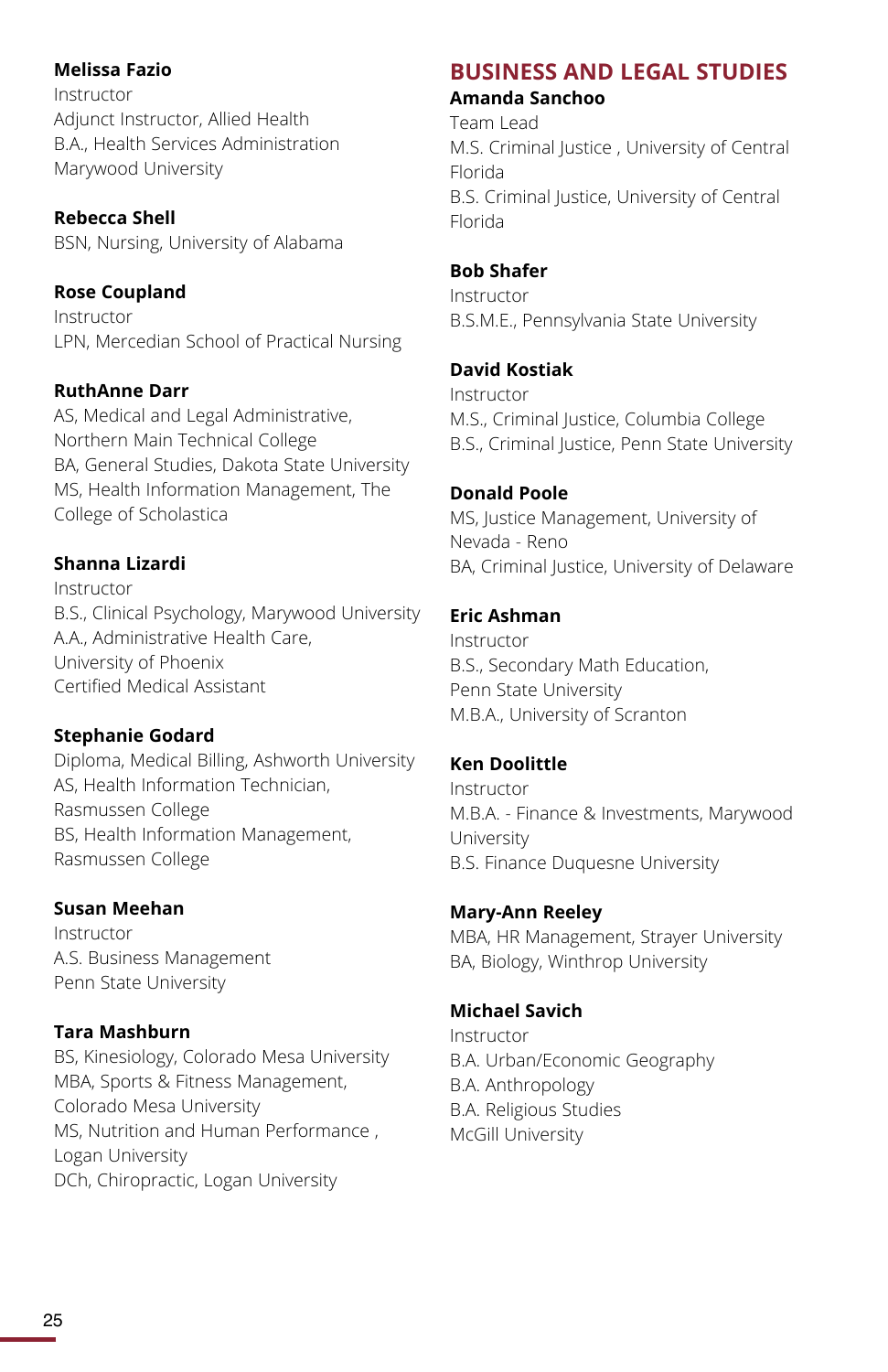### **Rachel Alexander**

BS, Business Management, University of Phoenix MBA, General, University of Phoenix

### **Richard Kokas**

BA, Forensic Accounting, University of Scranton MBA, Accounting, University of Scranton

### **Rodney Gibbs**

Instructor M.S. Criminology , University of Maryland – Eastern Shore B.A. Urban and Regional Studies, Minnesota State University

### **Sandy Jennings-Hammond**

Instructor M.B.A. - Marketing B.A. Telecommunicative Arts

### **Stuart Maclellan**

Instructor BSc Physics, Concordia University Electrotechnology, Vanier College

### **Tonita Hollins**

BA, Criminal Justice, Columbia College MS, Criminal Justice, Columbia College MBA, HR Management, Columbia Southern University

### **Umari Warsi**

BS, Management, Georgia Institute of **Technology** MBA, Finance and General Management, Kennesaw State University MS, Taxation, Georgia State University

### **TRADES**

### **Bob Shafer**

Instructor B.S.M.E., Pennsylvania State University

### **Dawn Siniscalchi**

Instructor BS, Business and Construction, City University of New York

### **James Paschall**

Instructor EPA Universal Certified

### **Jon DeEsch**

Instructor M.S., Education - Curriculum & Instruction, University of Scranton B.S., Political Science, University of Scranton OCA Certification for Vocational Instruction, Carpentry Certification, Home Inspection Certification

### **Mark Spurlock**

Instructor HVAC Certified EPA University Certified

### **Steve Felgenhauer**

Instructor Gunsmithing Diploma Piedmont Community College

### **Steve Strapple**

Team Lead BS, Occupational Education MS, Education, University of Texas San Antonio

### **ART, DESIGN AND TECHNOLOGY Alexandra Fussell**

BA, History and Religion, Tulane University MA, Art History, University of Buffalo Lori Shipley – Art, Design and Technology BA, Music, Pennsylvania State University MA, Humanities, California State University DMus, Musical Arts, Boston University

### **Ann Marie Mahoney**

Instructor B.S., Computer Science, University of Scranton M.S., Information Systems, Marywood University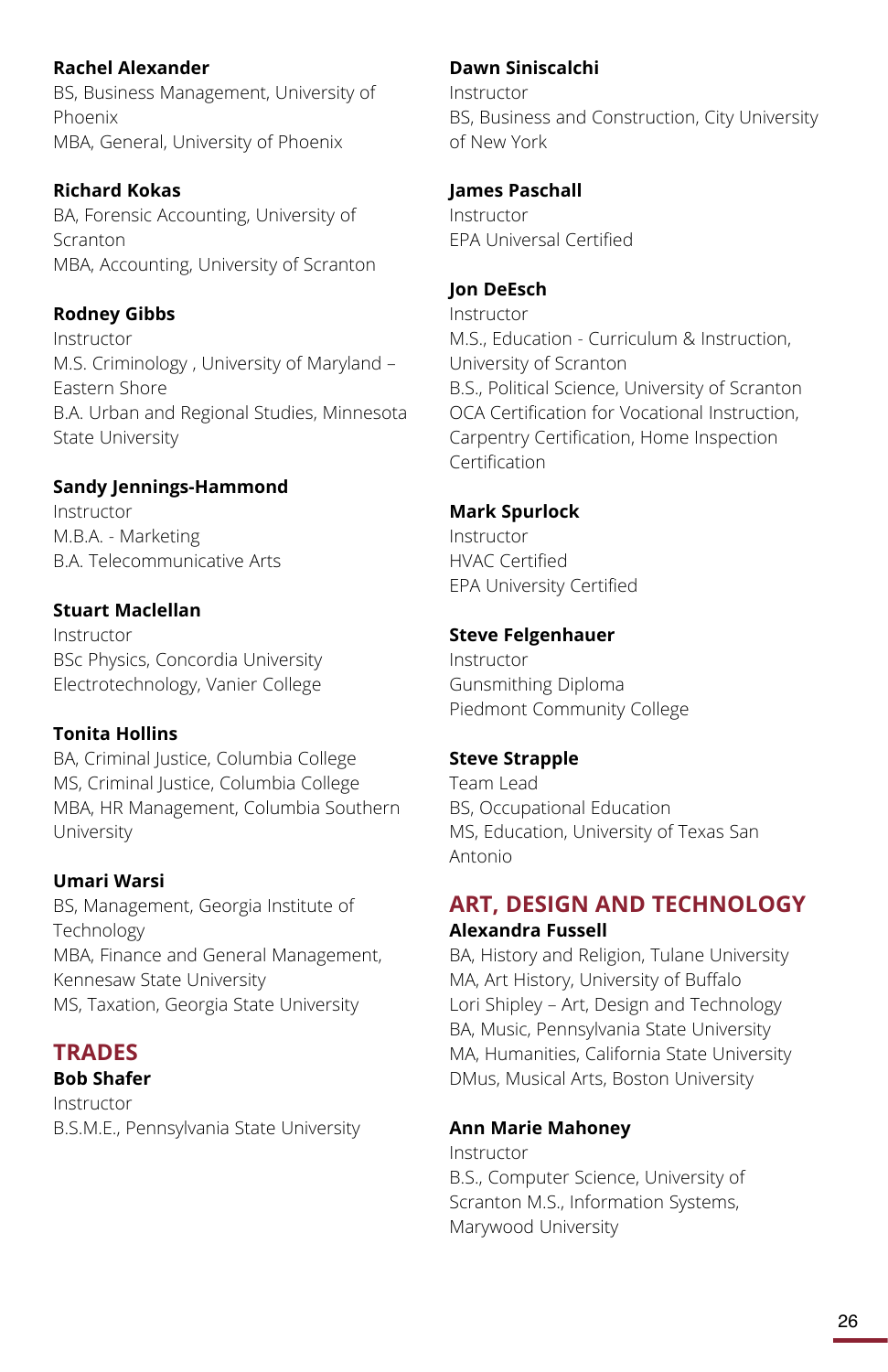### **Christine Piazzi**

Instructor B.F.A., Art, Stroudsburg University Coursework in Architecture and Interior Design, Philadelphia College of Textile & Science

### **Erin Phillips**

BS, Music Education, Messiah College MS, Educational Development, Wilkes University

### **Dominga Gardner**

BS, Computer Science, Mississippi State University MS, Information Management, University of Phoenix MS, Educational Technology, Boise State University

### **Gabriel Maxwell**

AA, Computer Programming, Santa Monica College

AA, Liberal Arts, Santa Monica College AA, General Studies, University of Phoenix BS, Computer Science and Engineering, University of California Merced MS, Information Technology, Strategic Leadership, Walden University DIS (in progress), Technology, Walden University

### **Fred Claus**

AAS, Business Retail, Niagara County Community College BS, Technology Management

### **Hayley Mindes**

Instructor B.F.A. Hartford Art School

### **Heather Beatty**

Instructor B.S. Workforce Education and Development - Education, Training & Development, Southern Illinois University Microsoft Certified Professional

### **John Lona**

#### Instructor

B.F.A. - Painting, Drawing, Industrial Design, Filmmaking , Binghamton University A.A.S. - Commercial Art, Illustration, Photography, Video Production, SUNY-Sullivan

### **Jonathon Boyson**

Instructor B.S., Computer Science, Bloomsburg University

### **Melissa Anderson**

BA, Printmaking and Painting, California State University, Fresno MA, Art History, Academy of Art University, San Francisco

### **Rochelle Babcock**

Instructor Ed.d Curriculum & Instruction, Indiana University M.Ed. Teaching & Learning, Lock Haven University B.S. Fashion Merchandising, Indiana University

### **Sandra Monahan**

Instructor Master Bridal ConsultantTM, Penn Foster Life-Cycle Celebrant®

### **Sausha Young**

AS, Occupational Science, Le Cordon Bleu College of Culinary Arts Atlanta BS, Culinary Management, Le Cordon Bleu College of Culinary Arts Scottsdale

## **EARLY CHILDHOOD EDUCATION**

### **Bridget Meis**

BS, Education, Illinois State University MS, Early Childhood Education, Erikson Institute

### **Sarah Owens**

B.S., Early Childhood Education, Marywood University B.S., Special Education, Marywood University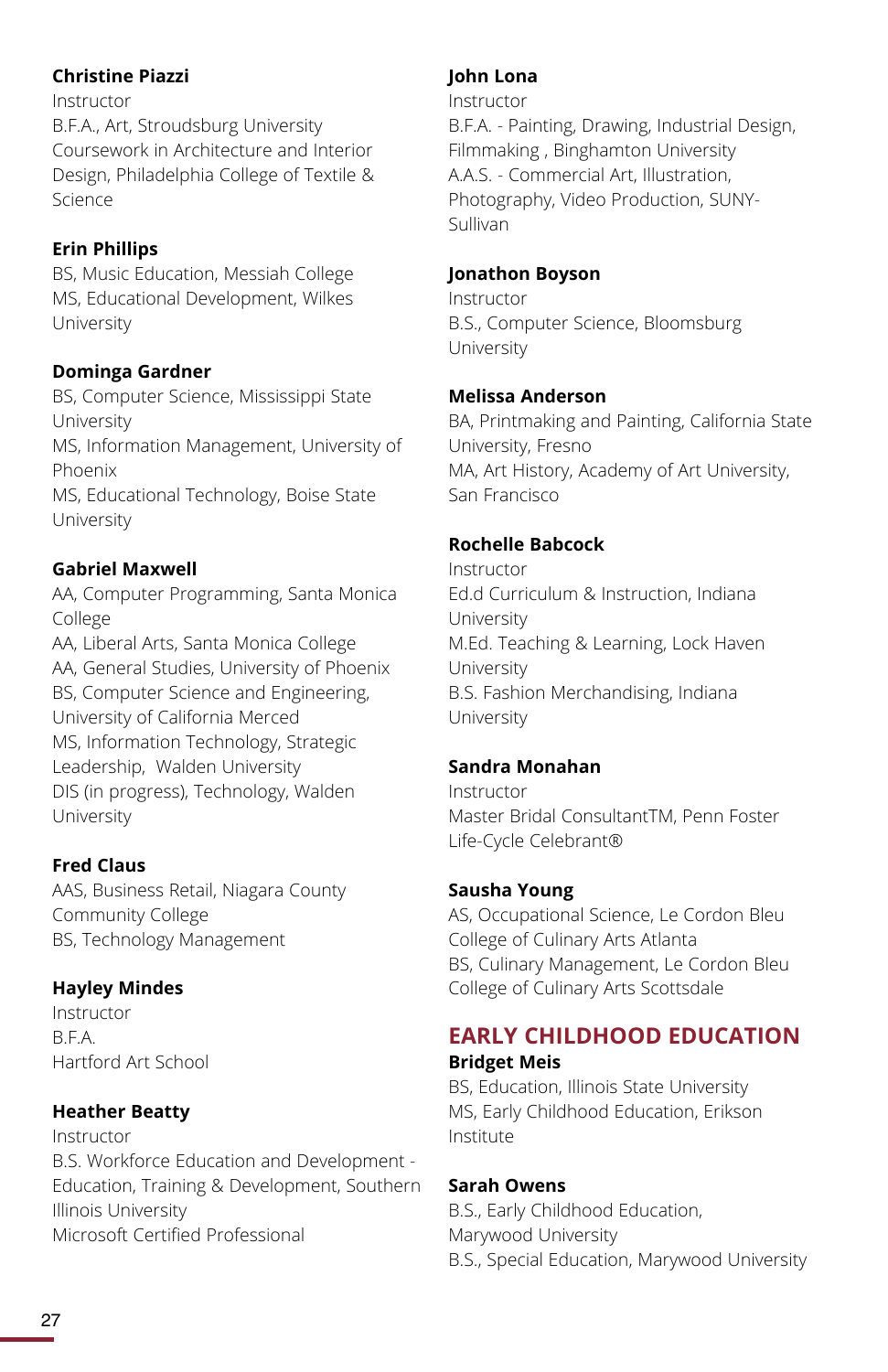### **Chris Beccera**

BA, Sociology, Chapman University MA, Education - Leadership and Administration, Chapman University Ed.S, Early Childhood Education, Northcentral University Ed.D- Early Childhood Education (in progress), Northcentral University

### **Erica Getts**

B.S.E., Library Science, Kutztown University of Pennsylvania M.L.S., Library and Information Science, University of Maryland

### **Kayla Fouse**

AS, Early Childhood, Moreno Valley College BA, Liberal Studies, Brandman University MA, Education, Brandman University

### **Teresa McKay**

Instructor M.A., Education, Concordia University; B.S., Elementary Education, Indiana University Southeast

### **GENERAL STUDIES**

### **Emily Denison**

BFA, Theatre History, Arizona State University BA, English Literature, Arizona State University MFA, Dramatugy, University of Massachusetts MA, Interdisciplinary Studies in Education - Early Childhood, Columbia University BA, English Education and English & Textual Studies, Syracuse University

### **Erin Phillips**

Instructor M.S., Educational Development and Strategies, Wilkes University; B.S., Music Education Messiah College

### **Michelle Cicco**

BS, Nursing, Edinboro University MS, Clinical Exercise Physiology, East Stroudsburg University

### **Michelle Cicco**

BS, Nursing, Edinboro University MS, Clinical Exercise Physiology, East Stroudsburg University

### **James Hadsell**

Instructor

M.S., Medical Education Leadership, New England University Medical College; M.S. Biotechnology, Marywood University; B.S. Neuroscience, Psychology Minor, Kings College

### **Larissa Grissom**

Instructor M.S. Psychology University of Phoenix, B.A. Psychology, Oklahoma State University

### **Melissa Anderson**

Instructor M.A. Art History, Academy of Art; B.A. Fine Arts/Print, California State University

### **Renee Butts**

Instructor M.A., Creative Writing, Wilkes University; B.A., English, Misericordia University

### **Ryan Mayberry**

Instructor M.S.Curriculum and Instruction, University of Scranton; B.A., History, Secondary Education, Marywood University

### **Tara Mashburn**

BS, Kinesiology, Colorado Mesa University MBA, Sports & Fitness Management, Colorado Mesa University MS, Nutrition and Human Performance , Logan University DCh, Chiropractic, Logan University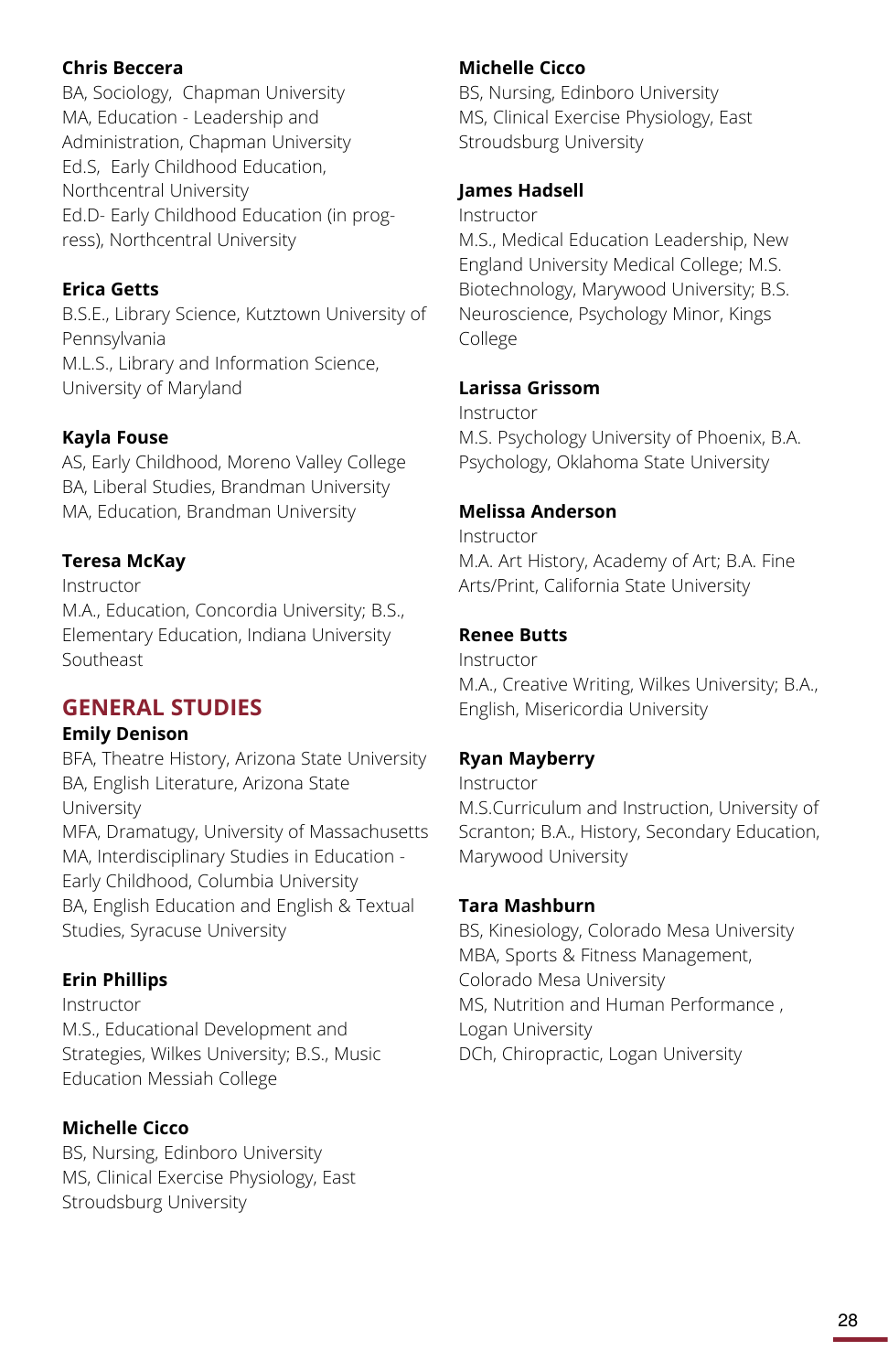# Advisory Council

### **ALLIED HEALTH ACADEMY**

### **Dr. Jill Buban**

PhD, Lesley University M.S., Curriculum and Instruction, SUNY B.A., History, University of New Hampshire

### **Sonia Cotto-Moreno**

Registered Dietician Nutritionist, University of Texas

### **Dr. Sarah E. Gabua**

Doctorate in Nursing Practice, Walden University

### **Carol Green**

Registered Nurse, Mercy Hospital of Nursing, Registered Nurse Program, Scranton, PA

### **Joseph Kishel**

M.S., Healthcare Administration, University of Scranton B.S., Biology, University of Scranton Diploma Nursing, Mercy Hospital School of Nursing

### **Susan Lutchko**

A.S., Business Administration Penn State University, Scranton, PA

### **Karen Novak**

EKG/Phlebotomy/Lab Assistant Diploma, Fortis Institute Medical Assistant Diploma, Lackawanna County Area Vocational

### **Linda Joanna Thomas-Hemak, MD**

Doctor of Medicine, Baylor College of Medicine

### **Darlisa White**

Certified Medical Assistant B.A., Education, Moraine Valley College

### **BUSINESS STUDIES Brighid Bauer**

Master of Public Administration, Marywood University

**Raymond Haden** MBA. Bloomsburg University

**John Schroeder** MBA, South University

### **LEGAL STUDIES/ CRIMINAL JUSTICE**

**Leonard Bogart** MPA, Marywood University B.S. Law Enforcement, University of Scranton

### **Timothy Fulk**

Master of Science, Criminal Justice/Public Administration, Trine University Bachelor of Science, Criminal Justice, Tri-State University

### **Michelle Low**

Bachelor of Science of General Studies Westfield State College Paralegal Certificate Bunker Hill Community College

### **EARLY CHILDHOOD**

**Susan Billingsley** M.S., Human Development and Family Studies, Iowa State University B.S., Child and Family Studies, Iowa State University

**Linda Bryant** A.S., Early Childhood Education, Penn Foster College

### **Alan Guttman**

M.A., Early Childhood, New York University B.A., English, New York University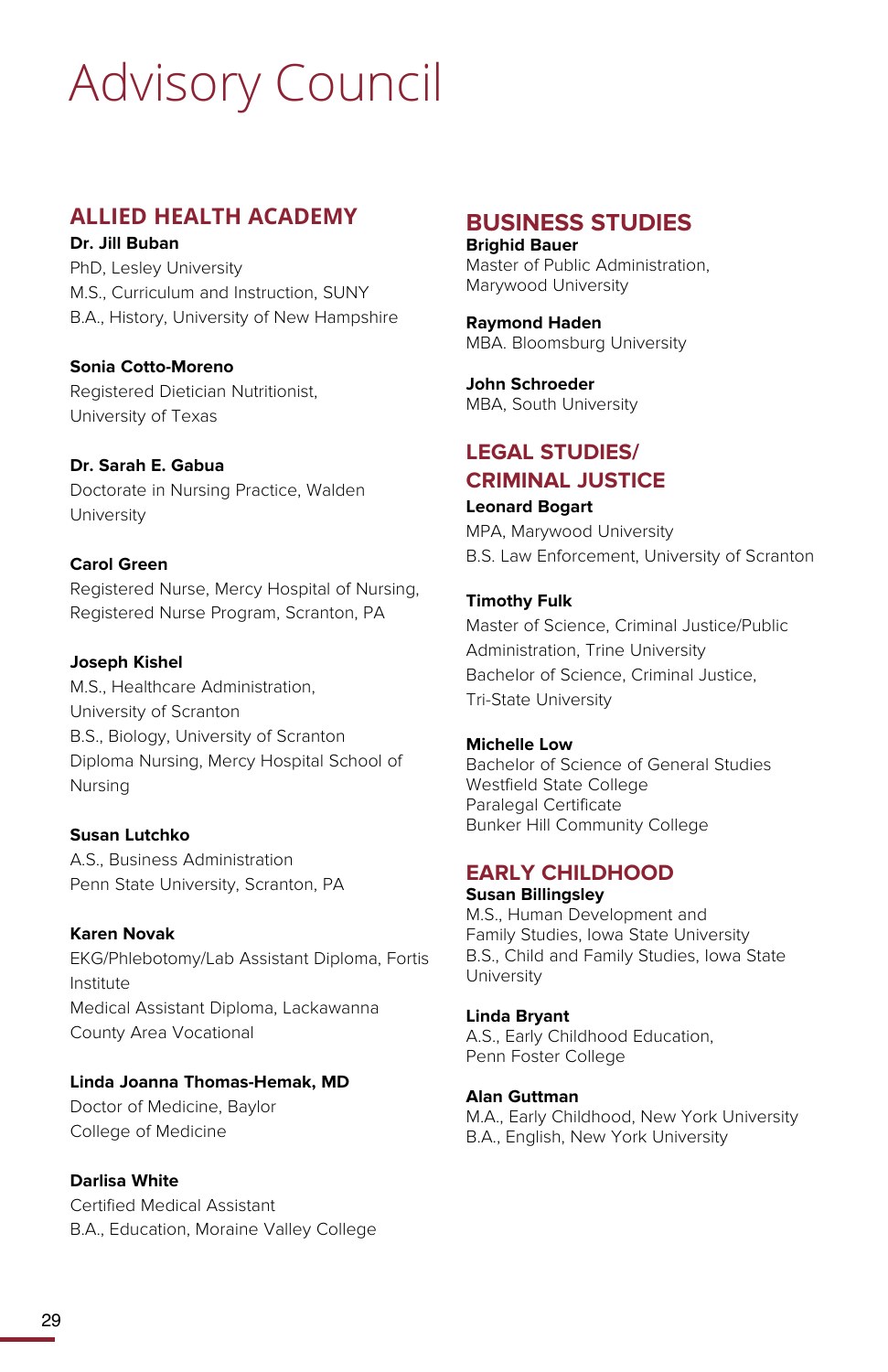### **Dr. Tywanda Jiles**

Ed.D., Teacher Leadership, Walden University M.S., Early Childhood Education, Special Education, Dominican University B.S., Liberal Arts, Governors State University

#### **Jessica Koomson**

A.S., Early Childhood Education, Penn Foster College

#### **Derry Koralek**

M.S., English, Boston University B.S., Education, University of Massachusetts

#### **Marsha Miller**

M.Ed., Early Childhood Education, Grand Valley State University B.S., Elementary Education, University of Michigan

#### **Hilda Skrzysowski**

M.S., Child Development, University of PA B.S., Sociology, Marywood University

### **Dr. William Strader**

Ed.D., Early Childhood Education, University of Massachusetts M.Ed., Early Childhood Education, William Paterson College B.A., Psychology, Hope College

## **Technology**

#### **Jim Casteel**

B.S. Data Analytics, Western Governors University

#### **Yuquan Holloway**

Bachelor of Civil Engineering, Georgia Institute of Technology MBA, Georgia State University

#### **John I. McSwain, III**

MBA, Georgia Institute of Technology M.S. Human Computer Interaction, Iowa State University B.G.S. Web Technologies, University of Connecticut A.S. Computer Science, Georgia Perimeter College A.A. Mathematics, Georgia Perimeter College

#### **Brandon Nolta**

M.F.A., English, Boise State University B.S., Mathematics, University of Idaho

#### **William J. Scannella**

Masters in Technical & Scientific Communication, Miami University